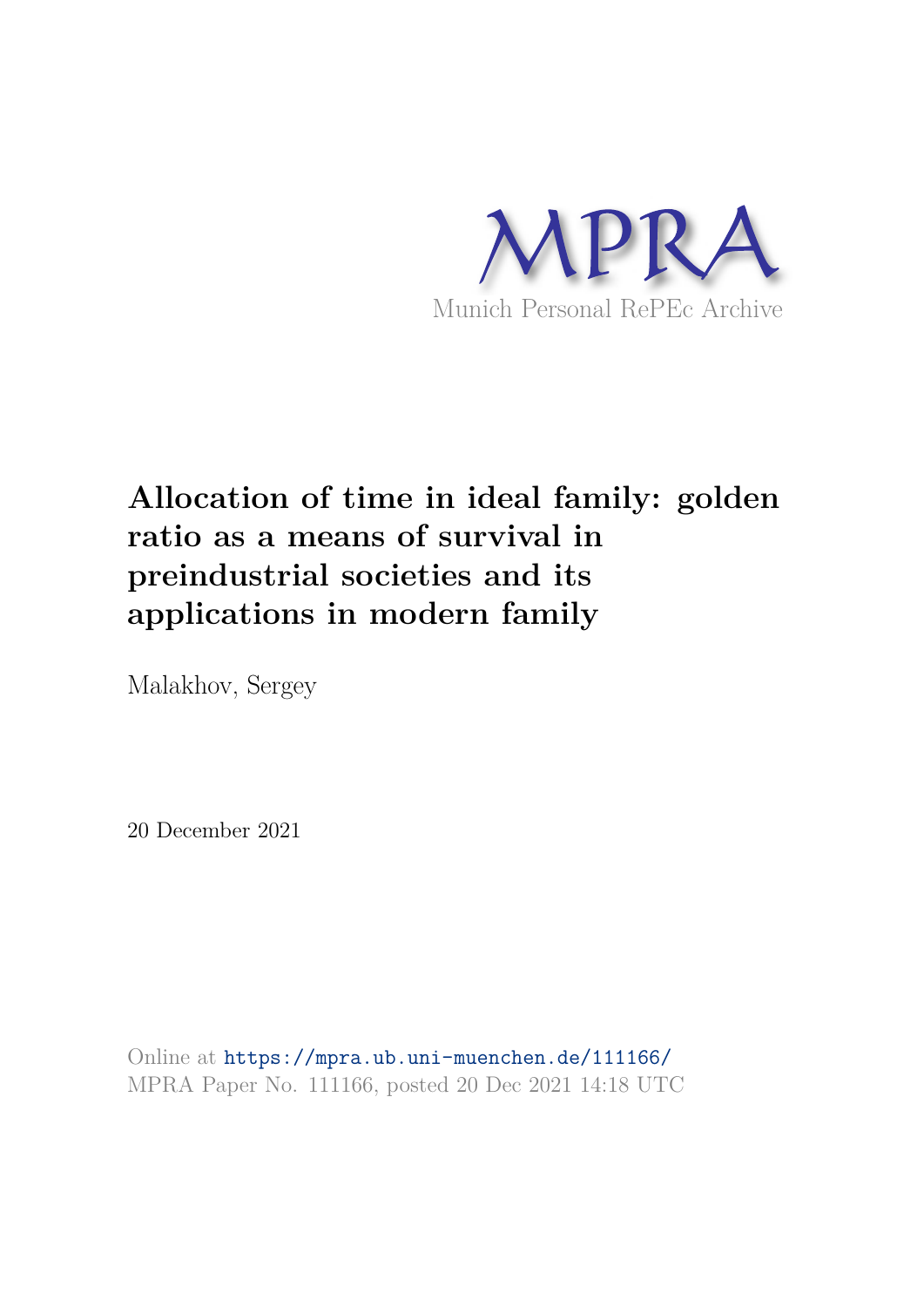Sergey MALAKHOV Ph.D., Applied Economics,1998, Pierre-Mendès-France University (Université Grenoble-Alpes), France serguei.malakhov@orange.fr

# **Allocation of Time in Ideal Family: golden ratio as a means of survival in preindustrial societies and its applications in modern family.**

The paper analyzes the model of the preindustrial family where the hunter and the housewife share the quarry and leisure. The model discovers multiple equilibria in marriage markets, where mating of unlikes results in unequal allocation of leisure time, while mating of likes equalizes leisure time of spouses, but the allocation of homework time stays unfair for both inferior and superior partners. There is a unique equilibrium solution when the hunter fairly supplies both leisure and consumption in exchange for housewife's attractiveness and home productivity. The proportions of the allocation of time in this ideal family match with the properties of golden ratio. However, golden ratio leaves for spouses only six hours and a half for common leisure. This result corresponds to field studies of natural sleep in African and Latin American preindustrial societies and to the historical analysis of sleeping habits before the industrial revolution in Europe, when people went to sleep after sunset and awakened before sunrise, breaking the sleep at midnight for household activities, praying, and conceiving. The correspondence between the model and results of applied and historical studies provides a basis for the hypothesis, that in preindustrial societies the family was a means of survival, and leisure was limited by the vital need in

The paper is presented for the 70<sup>th</sup> Congress of the French Economic Association (AFSE), which will be held in Dijon (France) on June 14-16, 2022 (S.M.)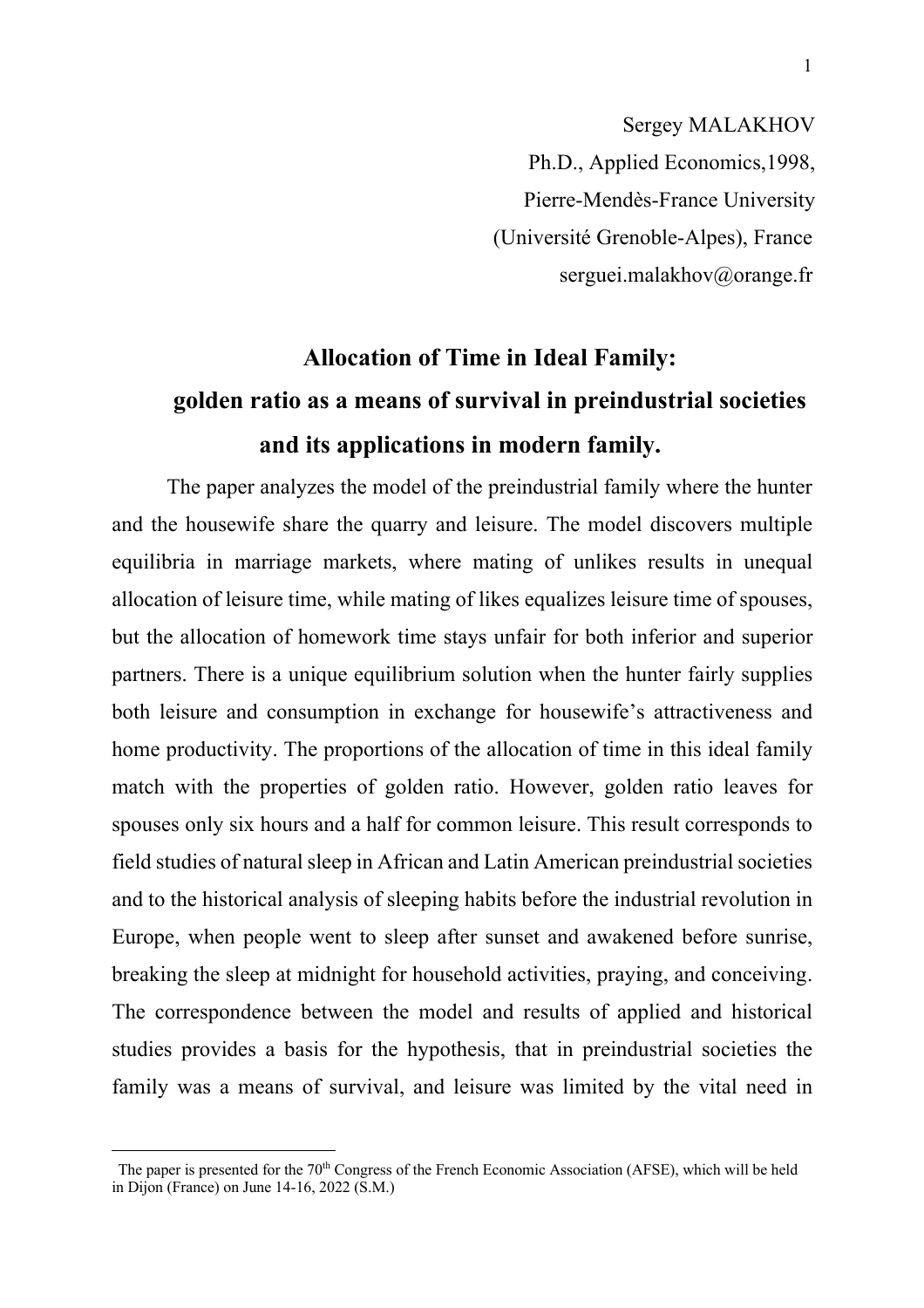sleeping time. The need in six hours and a half is also confirmed by actual statistics of sleeping time in France. In general, the model of ideal family challenges modern trends in allocation of time, but its analytics discovers the difference between economic viability and feasibility, when the mating of likes gets an additional time with respect to limits of working hours and raises the total leisure time to current leisure habits of working spouses.

**Key words**: golden ratio, ideal family, marriage markets, mating of likes, gravitation

**JEL Classification**: D11,D13,D82,D83.

#### **Introduction**

The analysis of consumption-leisure choice on commodity market where the farmer allocates his working time between production and delivery, while the consumer optimizes his labor-search-leisure trade-off, resulted in the proof of the invisible hand. The uniformed farmer delivers goods to the meeting point on his production possibility frontier where the uninformed consumer stops the search. Pursuing his own interests, the producer unintentionally optimizes customer's consumption-leisure choice (Malakhov 2021a,b).

The exchange in marriage markets between hunters and housewives, where unequal partner's attractiveness or the mating of unlikes results in local equilibria, while the equal partner's attractiveness or the mating of likes comes to the general equilibrium and separates happy families from unhappy ones, described by corner solutions (Malakhov 2021c). The presentation of mutual attractiveness like the gravitation between men and women confirms the common belief that wealthy men and beautiful women really attract each other due to strong gravitational fields of both parts in transaction but their alliance represents the corner solution and fails due to disproportional allocation of time.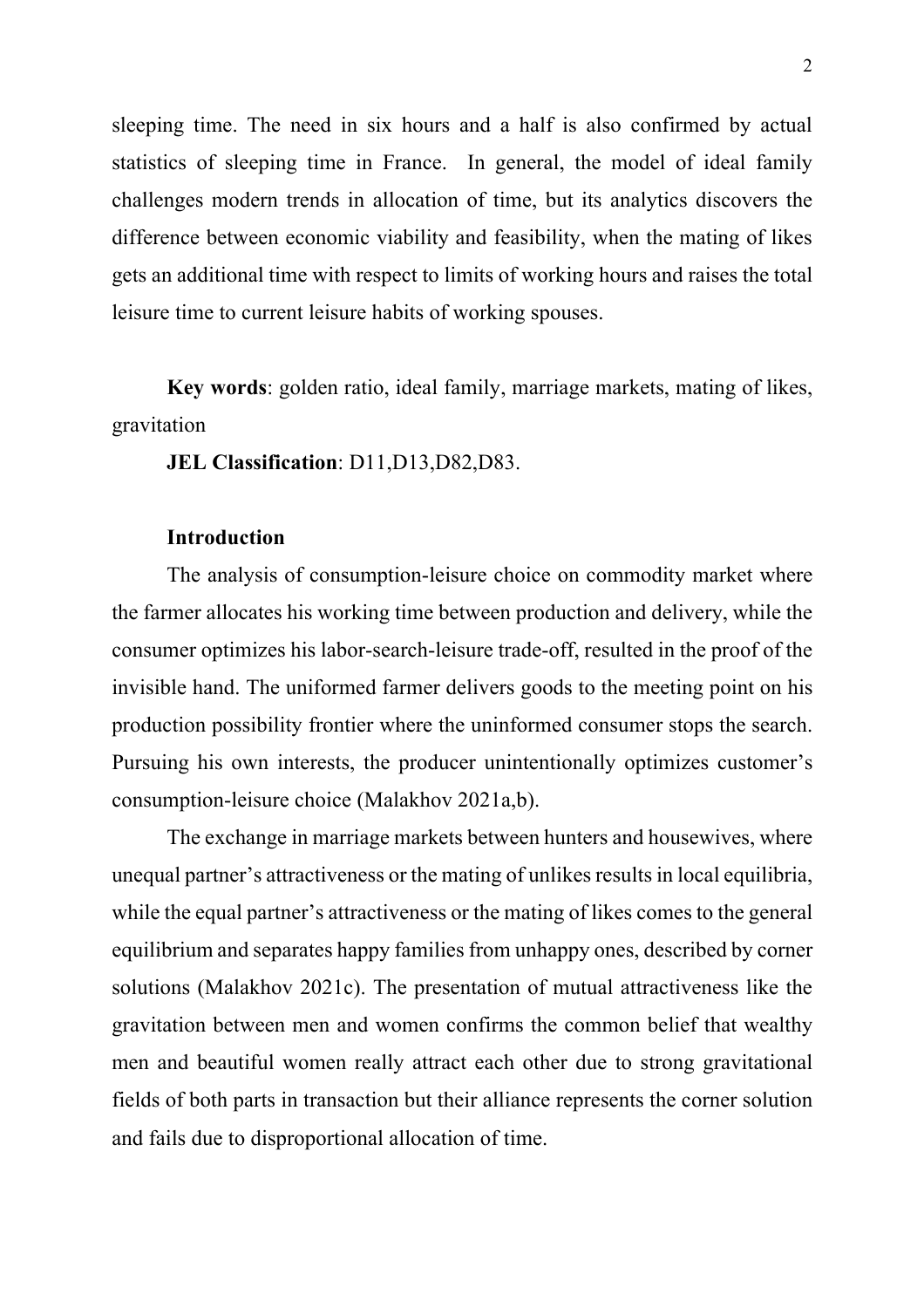The general idea of the hunter-housewife model is to analyze the exchange of time between both parts in transaction for the given quantity of quarry. However, the analysis of the workings of invisible hand in marriage markets is largely based on imputed values of prices, costs, and wages, which reduce the reliability of the analysis of allocation of time in the family. This paper successfully escapes from imputed values and discovers some properties of the equilibrium mating of both likes and unlikes that haven't been observed before. Even equilibrium solutions can hide features of unfair trade of time. And the only one mating of likes results in the fair trade and therefore can be regarded as the perfect equilibrium. This is the model of ideal family. But this model also has some exceptional properties.

The paper is organized as follows:

Part I presents the basic model of exchange between hunter and housewife and its specific properties with respect to the exchange on commodity markets.

Part II develops the hypothesis of the gravitation or the mutual attractiveness between men and women and describes its effects in the allocation of time.

Part III exhibits multiple equilibria of exchange in marriage markets where mating of both likes and unlikes should be questioned, because the exchange of time stays unfair.

Parts IV and V present the model of perfect equilibrium and formulate the hypothesis that ideal family was a means of survival in preindustrial societies.

Part VI demonstrates the implicit role of the ideal family in modern trends of allocation of time.

## **Part I. Basic model of exchange in marriage markets**

The 'labor-search-leisure' model discovered the equilibrium solution for the exchange between uninformed producer and uninformed buyer, where the producer who is working at his production possibility frontier, unintentionally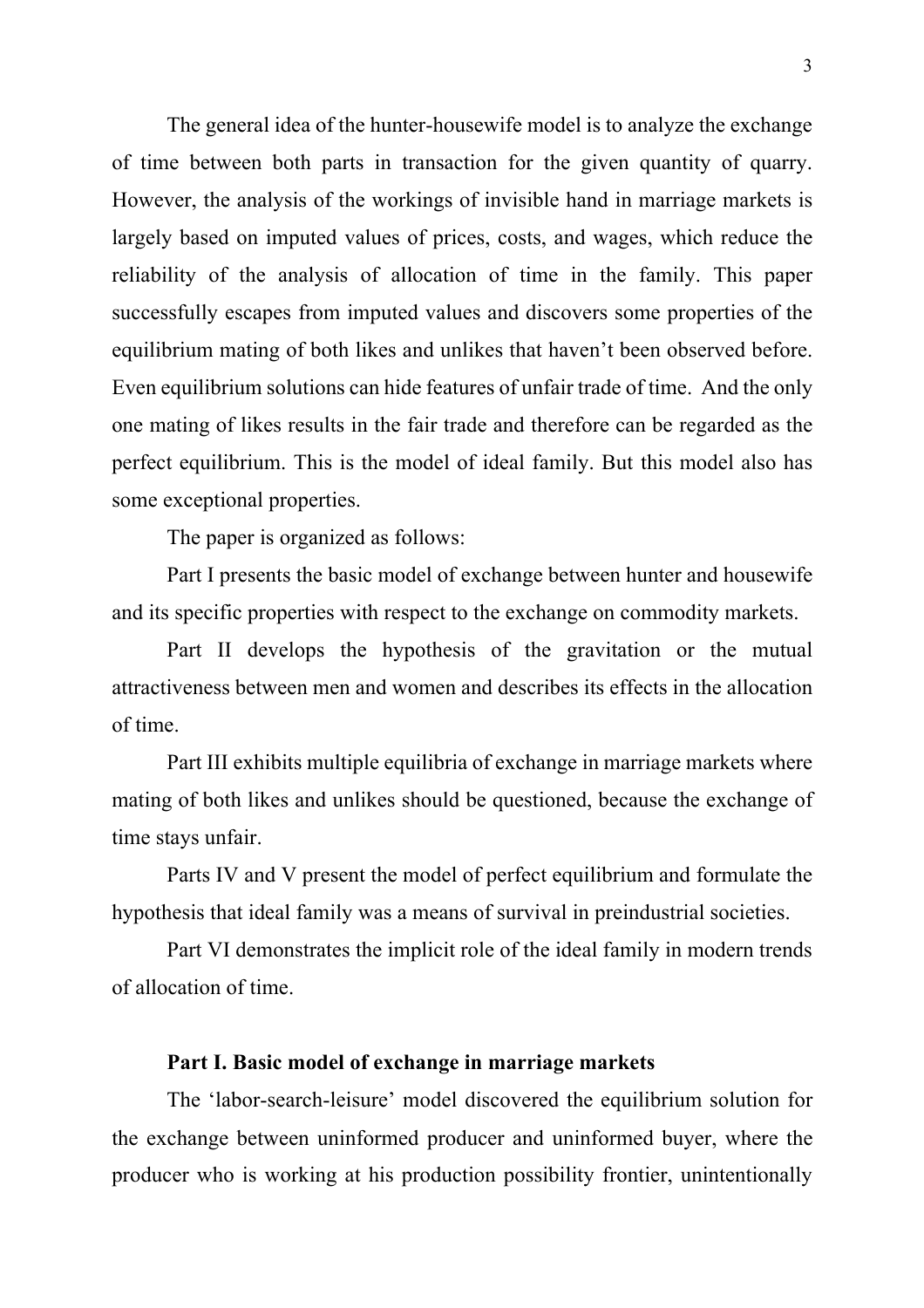optimizes the customer's consumption-leisure choice. This solution results in model where the farmer allocates his time between production and delivery, and the customer allocates his time between labor, search, and leisure (Malakhov 2021a,b). This illustration of the workings of invisible hand on commodity market gave an idea to find the same mechanism in marriage markets. And that mechanism was described by the model of the hunter, who allocated his working time between hunting  $T_f$  and men's homework  $T_d$ , and the housewife, who allocated her time between women's homework *L*, a part of men's work *S*, and leisure *H* (Malakhov 2021c).

There are three important differences between the commodity market model and the marriage market model. On commodity market, producers and buyers have different time horizon. In the family, the hunter and the housewife share the quarry *Q* and leisure *H*, and they have the same time horizon *T*. Then, on commodity market the farmer is unaware of customer's wage rate, while in marriage market the hunter knows in advance the unit attractiveness of the bride *w*. He can directly get this information during the presentation, or indirectly, with the help of bride price – dowry tradeoff. We can get the historical illustration for that. The Babylonian Marriage Market, described by Herodotus almost five centuries BC, was organized as the bride price – dowry auction, which started with the sale of the most beautiful maiden and progressed to the least. Swains paid the bride price for attractive maidens and got dowry for unattractive ones.

This example gives an idea that some beauty with 'zero bride price – zero dowry' existed. This assumption results in the concept of the equilibrium unit attractiveness  $w_e$ . This is the first step to escape from imputed values, which dominated in the previous paper and made its conclusions less plausible. We don't know the real unit attractiveness, especially when it represents a set of many variables – income, beauty, diligence, etc. But the idea of the equilibrium unit attractiveness provides an efficient tool. While we cannot take negative values for unattractive women, we take the equilibrium unit attractiveness to be equal to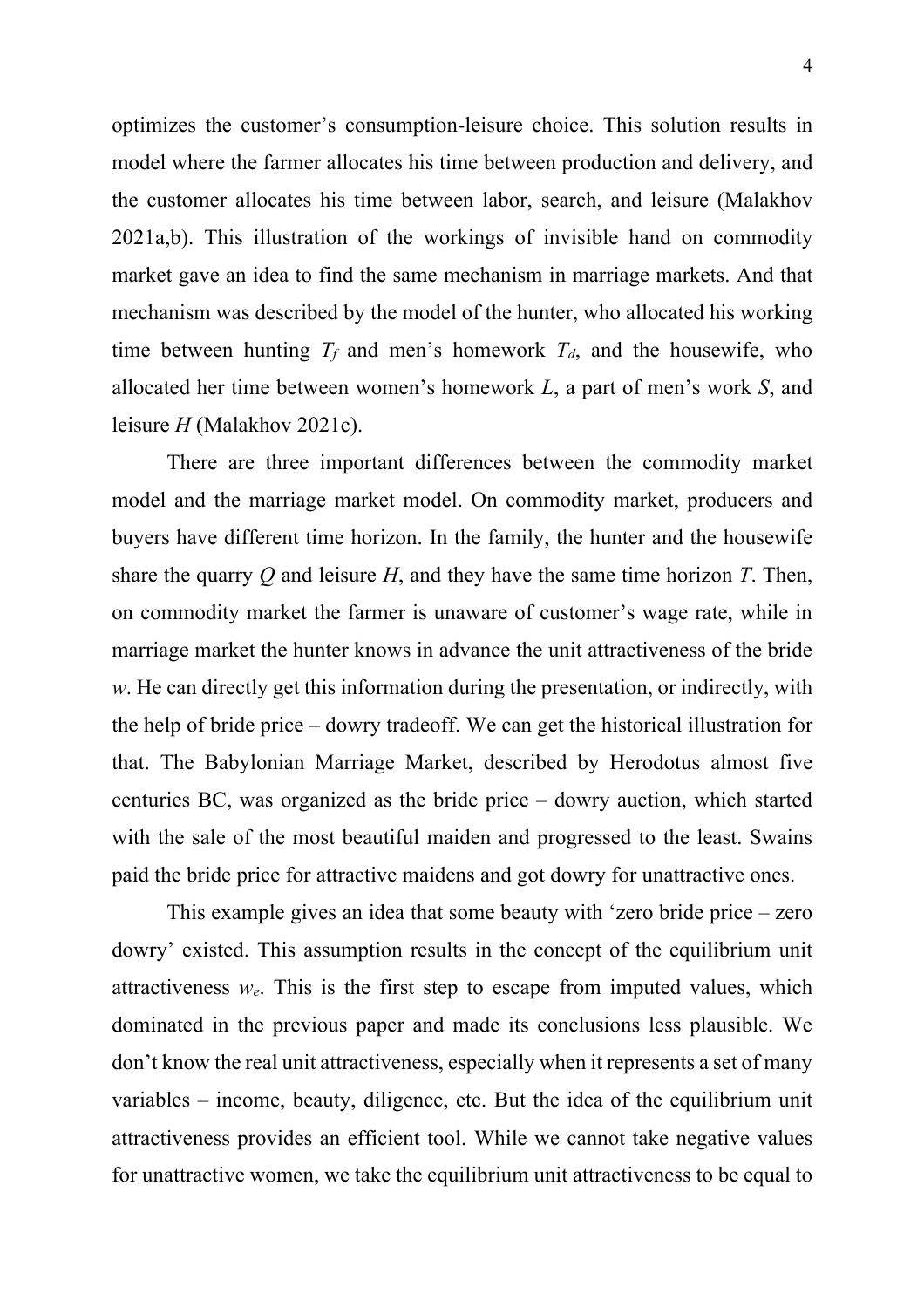one, or  $w_e = 1$ . So, unattractive brides get  $w \le 1$  values, while attractive brides get *w>1* values.

Then, on commodity market, the consumers are paying the *QP=wL* value under price dispersion with respect to their willingness to pay. But the equilibrium price is unique, because it equalizes the lowest willingness to pay of consumers with zero search costs and the willingness to accept of consumers with positive search costs. Other words, buying the quantity demanded at low price, the consumer cannot resell it at the price greater than the lowest willingness to pay at the zero search level.

This arbitrage doesn't work in marriage market, and both dowry and bride price prove that. As a customer, the woman 'buys' the quarry *Q*. But at the same time, she is 'selling' her total attractiveness  $w(L+S)$ . But this imputed value is not perfectly competitive. In the local marriage market, an unattractive woman cannot 'sell' her total attractiveness at the price greater than the price of an attractive woman. But the attractiveness of beautiful brides differs as well as their willingness to accept or to sell. The existence of equilibrium unit attractiveness  $w_e$  gives an idea that the equilibrium price  $P_e$  also exists. But it means that the willingness to accept of unattractive women is lower than the equilibrium price, while the willingness to accept of attractive brides is greater than the equilibrium price. As a result, we get some multiple equilibria solution, where for any marriage the price of the quarry is equal to the willingness to accept of a woman: (1)  $w(L + S) = OP$ 

Eq.1 gives us the solution for the maximization of women's consumptionleisure utility *U(Q;H)* with the help of the marginal rate of substitution of leisure for consumption:

(2) *MRS* (*H for Q*) = 
$$
-\frac{\partial Q}{\partial H} = \frac{MU_H}{MU_Q} = \frac{W}{P} = \frac{Q}{L+S}
$$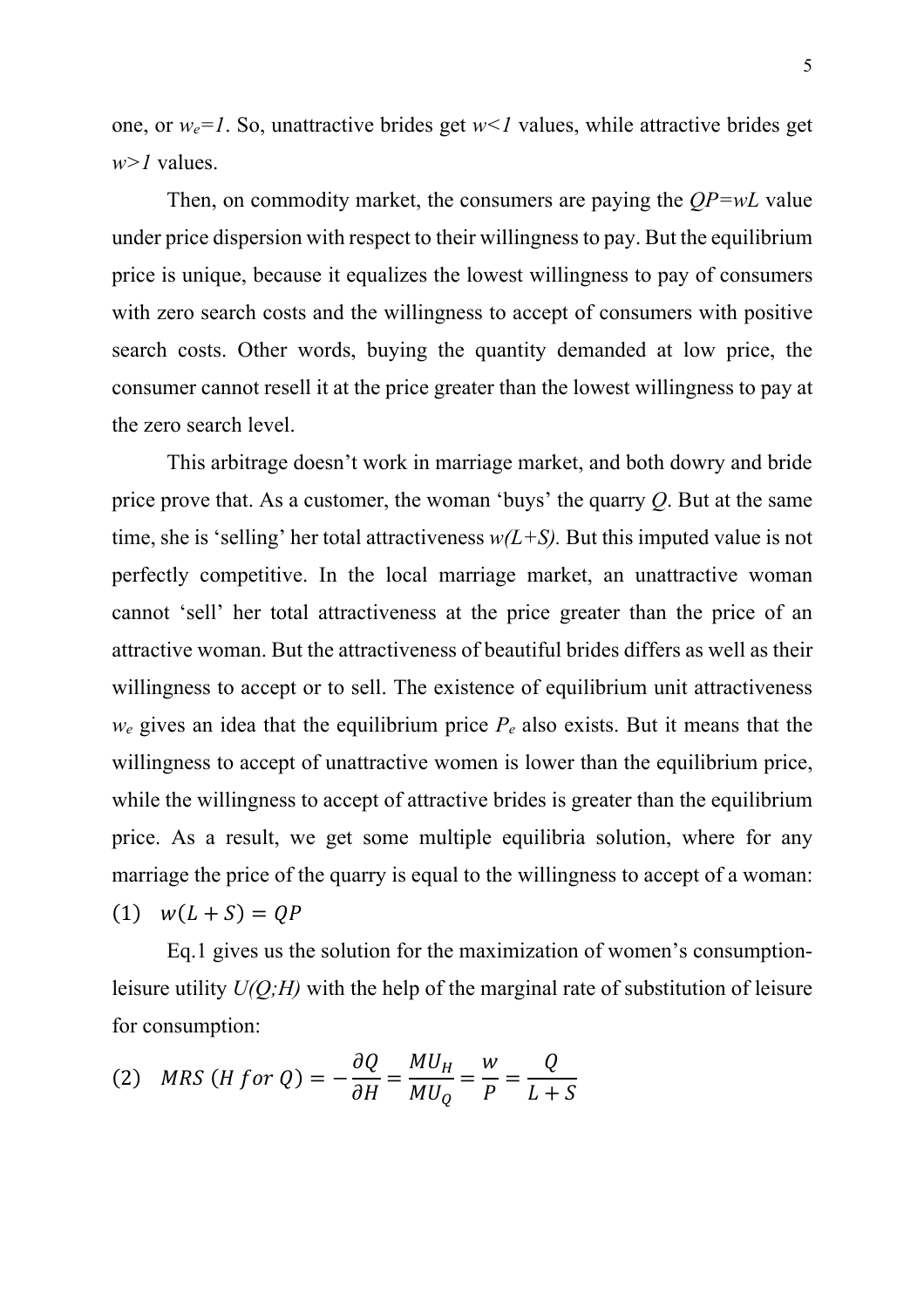The bride has her preferences, how much quarry and how much leisure she can get with respect to her unit attractiveness.<sup>1</sup> The hunter evaluates the unit attractiveness of the bride and makes the decision, how much quarry he should get with respect now to his attractiveness *v*, or his productivity on hunting, and how much time he should spend on the homework.

Making his choice, he cuts the time on hunting  $T_f$  in favor of homework  $T_d$ . And his best guess results in the housewife's optimal consumption-leisure choice, when the allocation of his time  $T_d/T_f$  is equal to her marginal rate of substitution of leisure for consumption:

$$
(3) \quad \frac{T_d}{T_f} = \frac{Q}{L+S}
$$

Eq.3 appears as the result of the formal logic. When we don't know real values, the confirmation of the optimal consumption-leisure choice can be done only with the help of the geometrical normal from the origin of time horizon of the family. And this normal provides the following result:



Fig.1. Optimal choice in family

Hunter's costs both on hunting and homework are constant to scale with respect to the given quarry *Q*:

$$
(4) \quad AC_f = MC_f; AC_d = MC_d
$$

<sup>&</sup>lt;sup>1</sup>The study of labor-search-leisure trade-off (Malakhov 2021a) paid attention to the difference between explicit trade units, rabbits or partridges in the case of hunting, and analytical implicit units of consumption or portions when, for example, one rabbit can be equal to four portions or units of consumption (S.M.)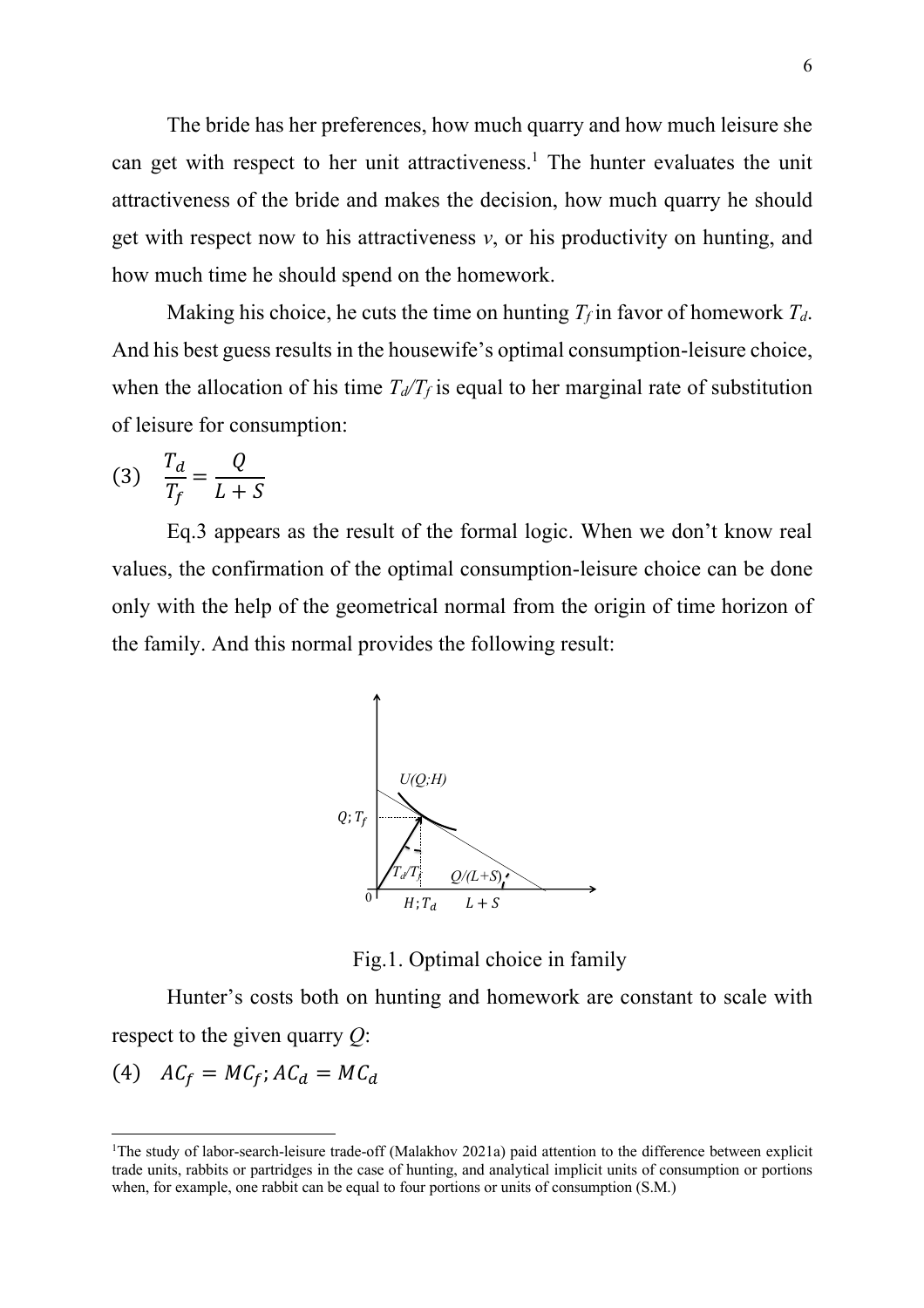where  $AC_f$  – average costs of hunting;  $AC_d$  – average costs of men's homework;  $MC_f$  – marginal costs of hunting;  $MC_d$  – marginal costs of men's homework.

So, the  $T_d/T_f$  ratio represents the marginal costs' ratio, or the rate of transformation of hunting for homework *RPDFD* for any hunter's productivity *v*:

(5) 
$$
\frac{T_d}{T_f} = \frac{TC_d}{TC_f} = \frac{AC_d}{AC_f} = \frac{MC_d}{MC_f} = RPD_{FD}
$$

where  $TC_f$  – total costs of hunting;  $TC_d$  – total costs on men's homework.

As a result, the optimal choice gets the following properties:

(6) *MRS* (*H for Q*) = 
$$
-\frac{\partial Q}{\partial H} = \frac{MU_H}{MU_Q} = \frac{Q}{L+S} = \frac{T_d}{T_f} = \frac{MC_d}{MC_f} = RPT_{FD}
$$

Eq.6 is very important for family decision-making. From the very beginning it separates equilibrium solutions from corner solutions. When Eq.6 doesn't hold, like it takes place in marriage of very lucky hunter with very beautiful lady, either the marriage needs the change in preferences or the utility falls, and it is better for an individual to stay alone.

Coming back to equilibrium solutions, provided by Eq.6, we see that the hunter can 'sell' the quarry at any imputed price *P*. But for any price, including the equilibrium one, we get from Eq.5 the following rule:

(7) 
$$
P = MC_f + MC_d = MC_f(1 + \frac{T_d}{T_f})
$$

If the hunter's choice is optimal, Eq.7 results in the following consideration:

$$
(8) \quad P = MC_f \left( 1 + \frac{T_d}{T_f} \right) = MC_f \left( 1 + \frac{Q}{L+S} \right)
$$

Eq.8 is true for any woman's unit attractiveness *w*. As a result, both parts enter the marriage market with some imputed prices of the quarry:

$$
(9) \quad P_w = w \frac{L+S}{Q}; P_h = MC_f \left(1 + \frac{Q}{L+S}\right)
$$

The transaction takes place, if the price of the quarry  $P_w$ , imputed by wife, is equal to its price  $P_h$ , imputed by husband: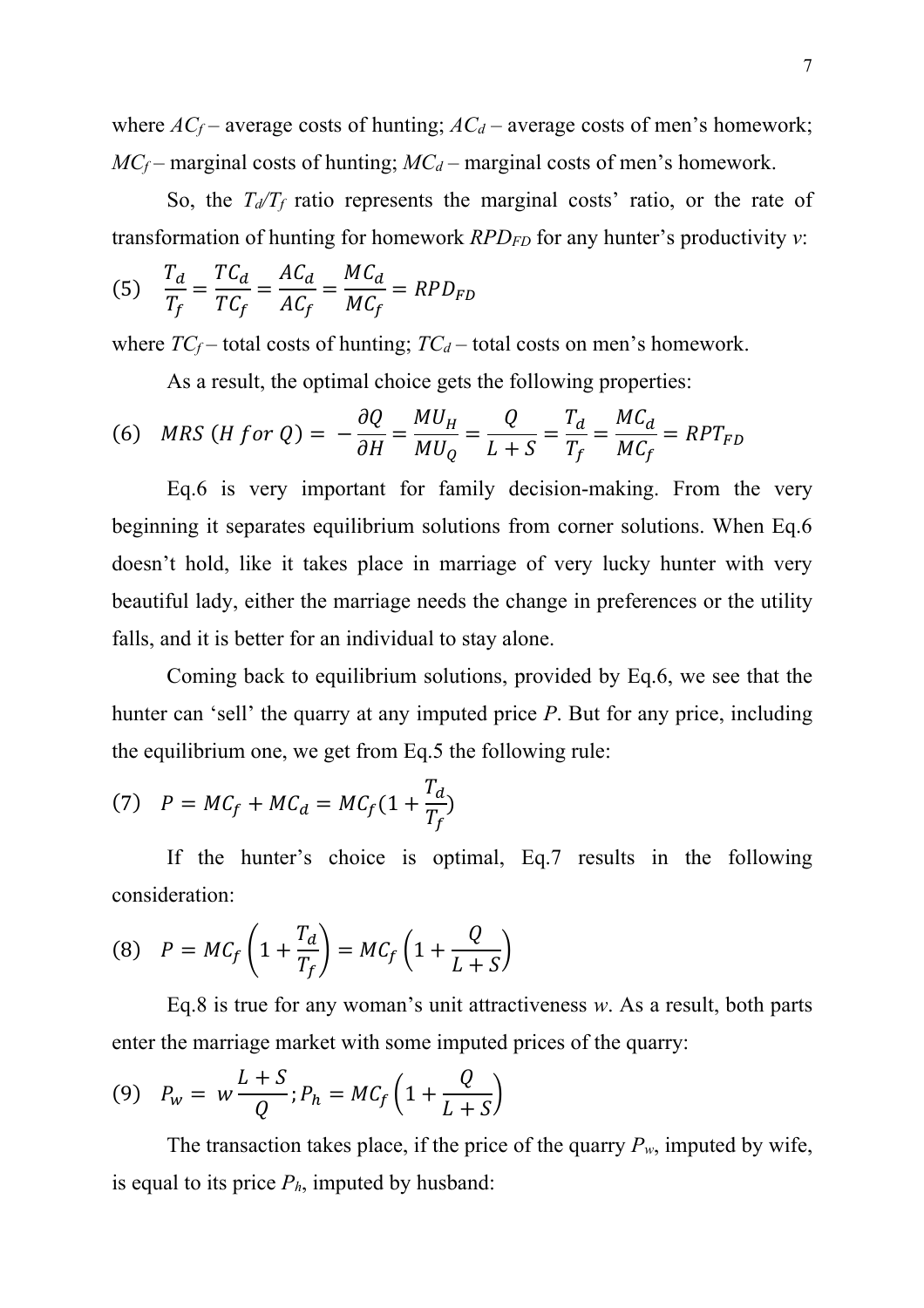$$
(10) \t w \frac{L+S}{Q} = MC_f \left(1 + \frac{Q}{L+S}\right)
$$

This consideration holds for any content of *w* value. Indeed, the housewife's contribution might be different – not only beauty and homework skills, but also fruits and vegetables from the plant, or even berries and mushrooms from the forest. But here it becomes unimportant because we're going to escape from imputed values:

$$
(11)\frac{w}{MC_f} = \frac{1 + \frac{Q}{L+S}}{\frac{L+S}{Q}} = \frac{Q}{L+S} + \left(\frac{Q}{L+S}\right)^2
$$

Really, the *w/MC<sup>f</sup>* ratio loses its monetary meaning. The 'money/time' value with respect to 'money/quantity' value produces the 'quantity/time' ratio, which corresponds by its physical order to the relative value of the marginal rate of substitution of leisure for consumption. And the square of the marginal rate of substitution, as we will see later, has no physical order at all.<sup>2</sup>

The need in imputed values becomes unimportant when we evaluate the total attractiveness of both man and woman, now with the help of the hypothesis of gravitation between them.

#### **Part II. Gravitation between man and woman**

The idea of the gravitation has come from the simple reasoning, that when the hunter supplies not only the quarry, but also leisure, there should be the transformation rate of hunter's working time into the time of housewife's leisure:

(12)  $H = \delta (T_f + T_d)$ 

Here the  $\delta$  value looks like the rate of transformation of hunter's working time into housewife's leisure. However, the formal logic of the optimal choice at Fig.1 exhibits the true  $\delta$  value:

<sup>2</sup> For example, the value *w* can represent housewife's skills in production of hides and skins a day. If we take the other quantity like berries and mushrooms, we should also consider her as a 'hunter', the option that will be examined later in the analysis of modern family (S.M).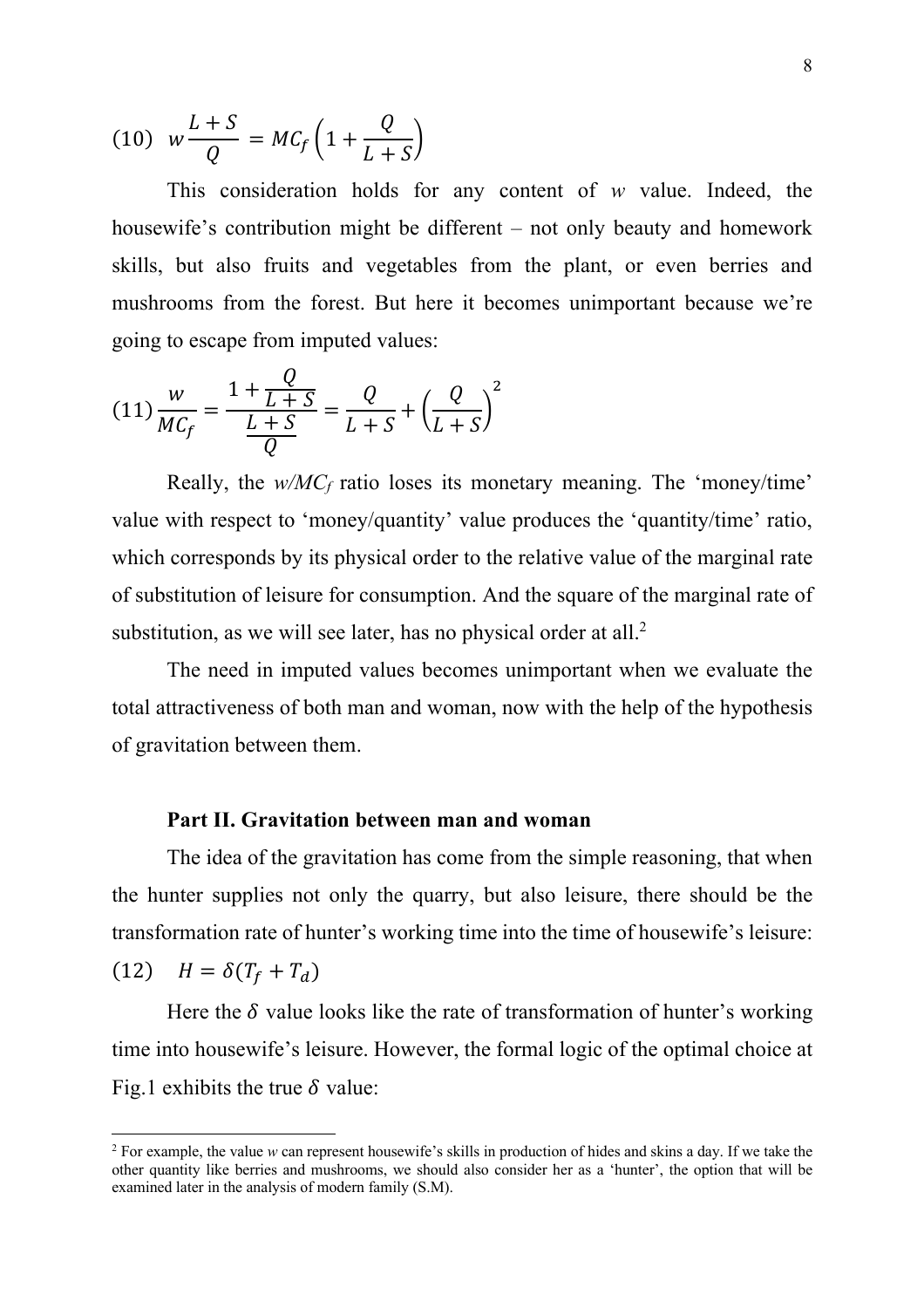(13.1) 
$$
H = Q \frac{Q}{L+S}
$$
  
\n(13.2)  $\delta(T_f + T_d) = \frac{Q^2}{L+S}$   
\n(13.3)  $\delta = \frac{Q}{T_f + T_d} \frac{Q}{L+S}$   
\n(13.4)  $\delta_i = \frac{Q}{T_f + T_d} \frac{q_i}{L_i + S_i}$ 

Eq.13.3 and Eq.13.4 look like specific forms of Newtonian law of universal gravitation. Here 'masses of particles' are presented by quantities, and the 'distance between particles' is presented by the time that both parts in transaction spend either to meet each other on commodity market or to share quarry and leisure in marriage market. On commodity market the gravitational force represents the product of seller's gravitational field or his productivity and buyer's gravitational field or his purchasing power. In marriage markets gravitational force is equal to the product of total attractiveness of partners. As a result, Eq.13.3 represents the gravitational force or the mutual interest in monogamy. And Eq.13.4 gives us the understanding of the mutual interest between a hunter and one of his wives in polygamy, where both the quarry and homemaking time are distributed between many women.

The hypothesis of gravitation discovers the implicit consumption-leisure utility function of the hunter  $U_h(Q;H)$ . Indeed, if there is the trade-off between the quarry and leisure time, the hunter optimizes it when the marginal rate of substitution of his leisure to consumption  $MRS_h$  (*H for Q*) is equal to his gravitational field  $\delta_h$  like the housewife's gravitational field  $\delta_w$  also is equal to the marginal rate of substitution of her leisure to consumption *MRS<sup>w</sup> (H for Q):*

(14.1) 
$$
MRS_h(H for Q) = \delta_h = \frac{Q}{T_f + T_d}
$$
  
(14.2) 
$$
MRS_w(H for Q) = \delta_w = \frac{Q}{L + S}
$$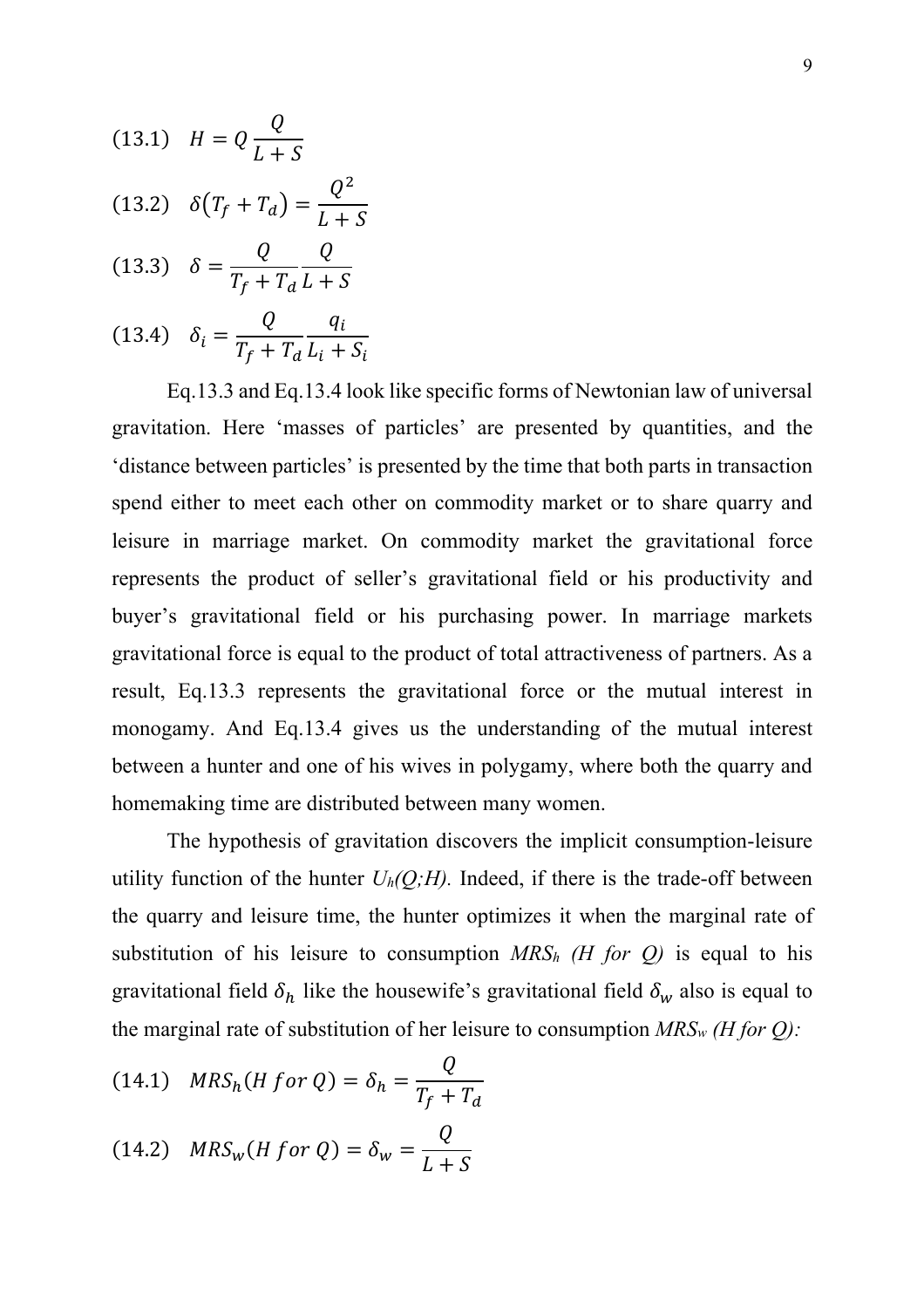Eq.13.3 provides very important implications for the allocation of time in the family, especially with respect to hunter's leisure time  $H_h$  and housewife's leisure time *Hw*. Here gravitational fields or total attractiveness start to work. We see that spouses spend leisure together for the given time horizon *T* only when their gravitational fields are equal:

(15.1) 
$$
\frac{Q}{T_f + T_d} = \frac{Q}{L + S}; T_f + T_d = L + S; H_h = H_w
$$

$$
(15.2) \quad \frac{Q}{T_f + T_d} > \frac{Q}{L + S}; T_f + T_d < L + S; H_h > H_w
$$

$$
(15.3) \quad \frac{Q}{T_f + T_d} < \frac{Q}{L + S}; T_f + T_d > L + S; H_h < H_w
$$

Eq. 15.2 and 15.3 tell us that if one partner is more attractive than another, he automatically gets more leisure time. However, it seems that Eq.15.2 and 15.3 represent corner solutions with respect to Eq.15.1, which equalizes marginal rates of substitution of both spouses and looks like a unique equilibrium solution. But it is not so. The picture of family equilibrium exhibits a variety of solutions, which can be considered as multiple equilibria.

### **Part III. Multiple family equilibria**

First, we rearrange Eq.11 in a quadratic equation:

(16) 
$$
\left(\frac{Q}{L+S}\right)^2 + \frac{Q}{L+S} - \frac{W}{MC_f} = 0
$$

Then we can rearrange Eq.13.1 into the following form:

$$
(17) \quad H = Q \frac{Q}{L+S} \rightarrow \frac{H}{L+S} = \left(\frac{Q}{L+S}\right)^2
$$

Eq.17 shows us that the square of the marginal rate of substitution really loses its physical order.

$$
(18)\ \frac{w}{MC_f} = \frac{H}{L+S} + \frac{Q}{L+S}
$$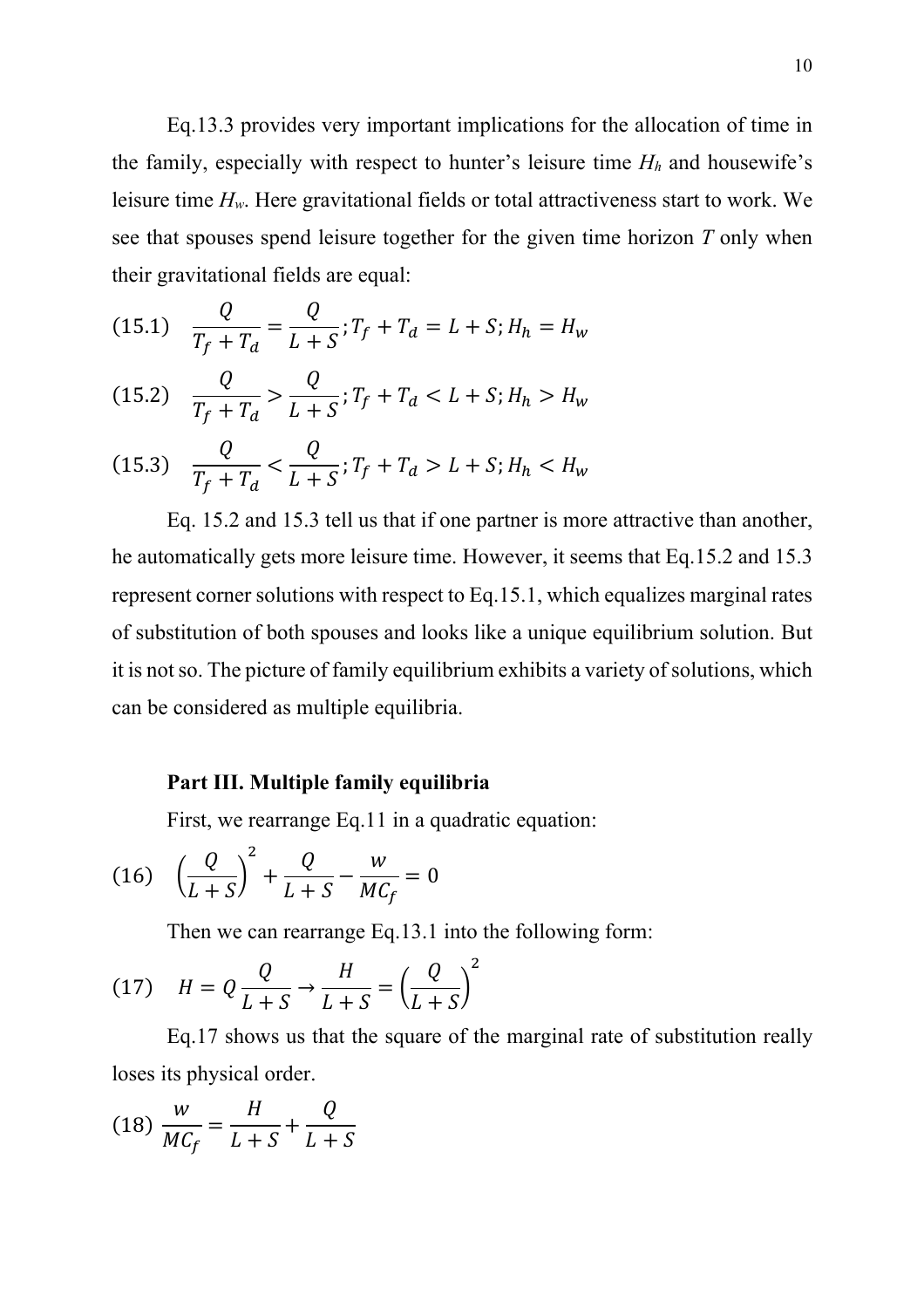However, here the *MC<sup>f</sup>* value hides husband's unit attractiveness or his productivity on hunting. Really, if his unit attractiveness  $\nu$  is equal to his productivity, we get the value of *MC<sup>f</sup>* equal to one:

(19.1) 
$$
v = \frac{Q}{T_f}
$$
  
(19.2)  $MC_f = \frac{TC_f}{Q} = \frac{vT_f}{Q} = \frac{Q}{T_f} \frac{T_f}{Q} = 1$ 

Later we will use different  $v=Q/T_f$  values, but now Eq.19.2 gives us the final form of Eq.10:

(20) 
$$
\left(\frac{Q}{L+S}\right)^2 + \frac{Q}{L+S} - w = 0
$$

We see that the *w* value really loses its original meaning and represents the relative unit attractiveness.

Eq.20 closes the set of equation, which provide efficient tools for the analysis of equilibrium solutions in family, both for mating of likes and unlikes.

We start with the illustration for the set of Eq.15, which represents the mating of unlikes. We can calculate the allocation of time of both inferior  $(w<1)$ and superior  $(w>1)$  women with respect to the unit male attractiveness  $v=Q/T_f=1$ within 24-hours' time horizon (Table 1):

| Table 1. Equilibrium Mating of Unlikes |           |               |            |      |            |      |            |      |      |                                 |            |
|----------------------------------------|-----------|---------------|------------|------|------------|------|------------|------|------|---------------------------------|------------|
| W                                      | $Q/(L+S)$ | $Hw/(L+S)$ Tf |            | Td   | Q          | P    | L+S        | Hw   | Hh   | $\delta_{\scriptscriptstyle h}$ | $\delta_w$ |
| 0,9                                    | 0,57      | 0.33          | 10,35 5,92 |      | 10,35 1,57 |      | 18,08 5,92 |      | 7.73 | 0.64                            | 0.57       |
| 1,1                                    | 0.66      | 0.44          | 11,05      | 7,31 | 11,05      | 1,66 | 16,69      | 7.31 | 5.64 | 0.60                            | 0.66       |

We see that the inferior woman really gets less leisure time than her husband  $(H_w \leq H_h)$ , while the superior woman gets more leisure time  $(H_w \geq H_h)$ . And their gravitation fields  $\delta_w$  and  $\delta_h$  exhibit these inequalities, produced by Eq.15.2 and 15.3, that can be confirmed by ratios of attractiveness to imputed price of the quarry:

$$
(21) \quad \delta_h = \frac{Q}{T_f + T_d} = \frac{\nu}{P} \neq \delta_w = \frac{Q}{L + S} = \frac{w}{P}
$$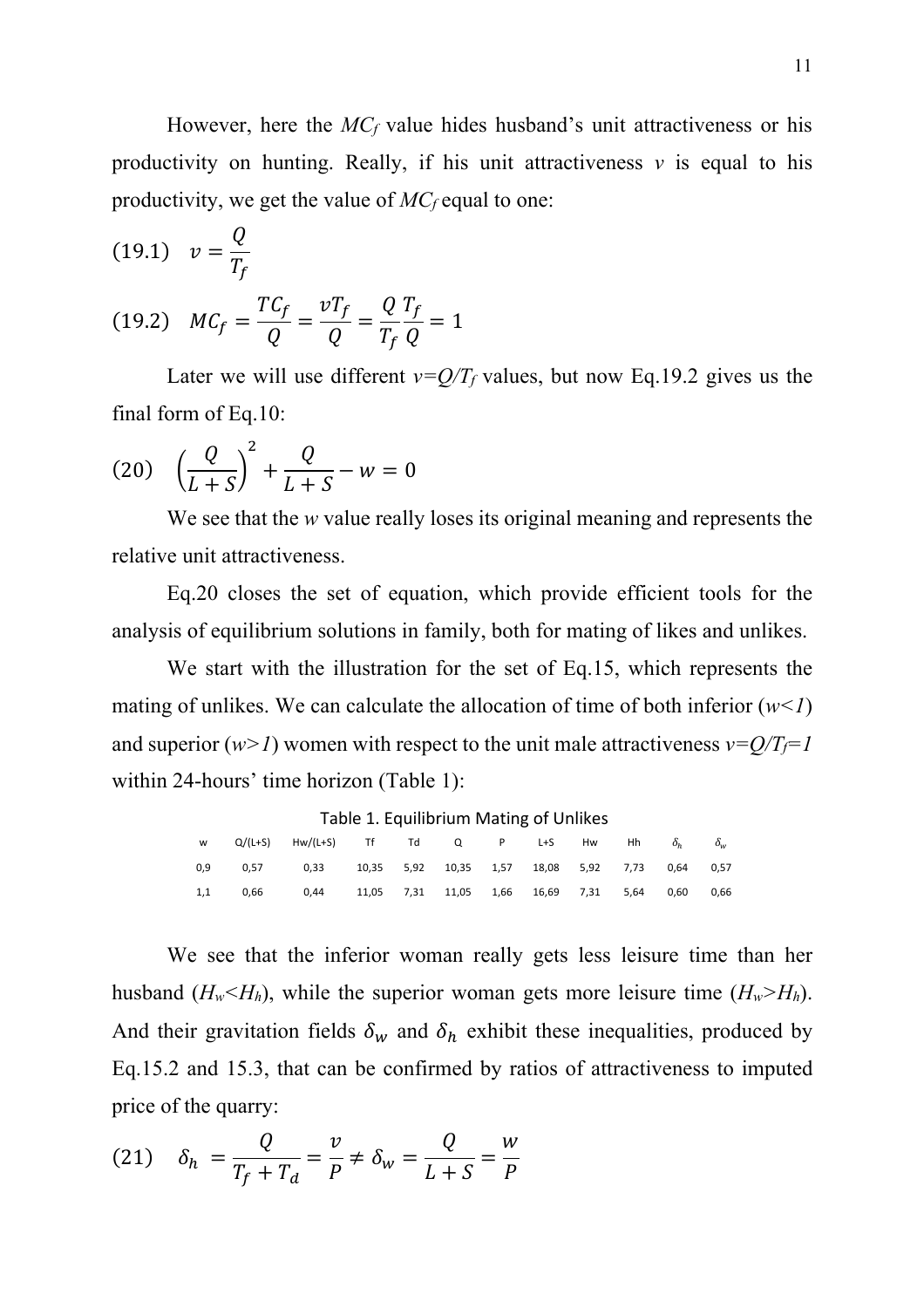These inequalities also can be derived analytically, if we suppose that a superior mate starts his activity later than the inferior one and gets extra leisure time. In this way partners stop their activity at the same time and start to enjoy leisure together.

We see that the gravitational field of superior mate is greater than the gravitational field of inferior mate. It means that either a man looks more attractive in eyes of his wife, than she looks in his eyes, or vice versa. And we don't know how and with whom the superior mate spends extra leisure time.

However, Eq.6 and 10 hold, and prices of the quarry, imputed by both parts in transaction are equal even despite unequal gravitational fields. While imputed prices of both parts are equal, the transaction takes place. It means, that *both parts voluntarily accept the inequality in attractiveness*. The inferior wife can be so attracted by strong gravitational field of her superior mate that she can voluntarily put up with his extra leisure time, and vice versa.

This consideration gives an idea that here we get some specific family solutions, when the equilibrium takes place, but its stability should be questioned. And we can consider solutions for the mating of unlikes as second-order local equilibria. We need such a differentiation because mating of likes also produces the equilibrium solutions, which are not undoubtful, and they can be considered as first-order local equilibria.

If we take unit male attractiveness equal to unit female attractiveness, or  $v=Q/TC_f=w$ , we get the following results (Table 2):

|     | w=v Q/(L+S) Hw/(L+S) Tf Td Q P L+S Hw Hh                      |  |  |  | $\delta_{wh}$ |
|-----|---------------------------------------------------------------|--|--|--|---------------|
| 0,9 | 0,57  0,33  11,50  6,58  10,35  1,57  18,08  5,92  5,92  0,57 |  |  |  |               |
| 1,0 | 0,62 0,38 10,73 6,63 10,73 1,62 11,10 6,63 6,63 0,62          |  |  |  |               |
| 1,1 | 0,66  0,44  6,86  4,54  11,05  1,66  16,69  7,31  7,31  0,66  |  |  |  |               |

#### Table 2. Equilibrium Mating of Likes

We see that under the assumption of equal unit attractiveness Eq.6, 10, and 20 produce equal gravitational fields  $\delta_w = \delta_h = \delta_{wh}$  and leisure time  $H_w = H_h$  for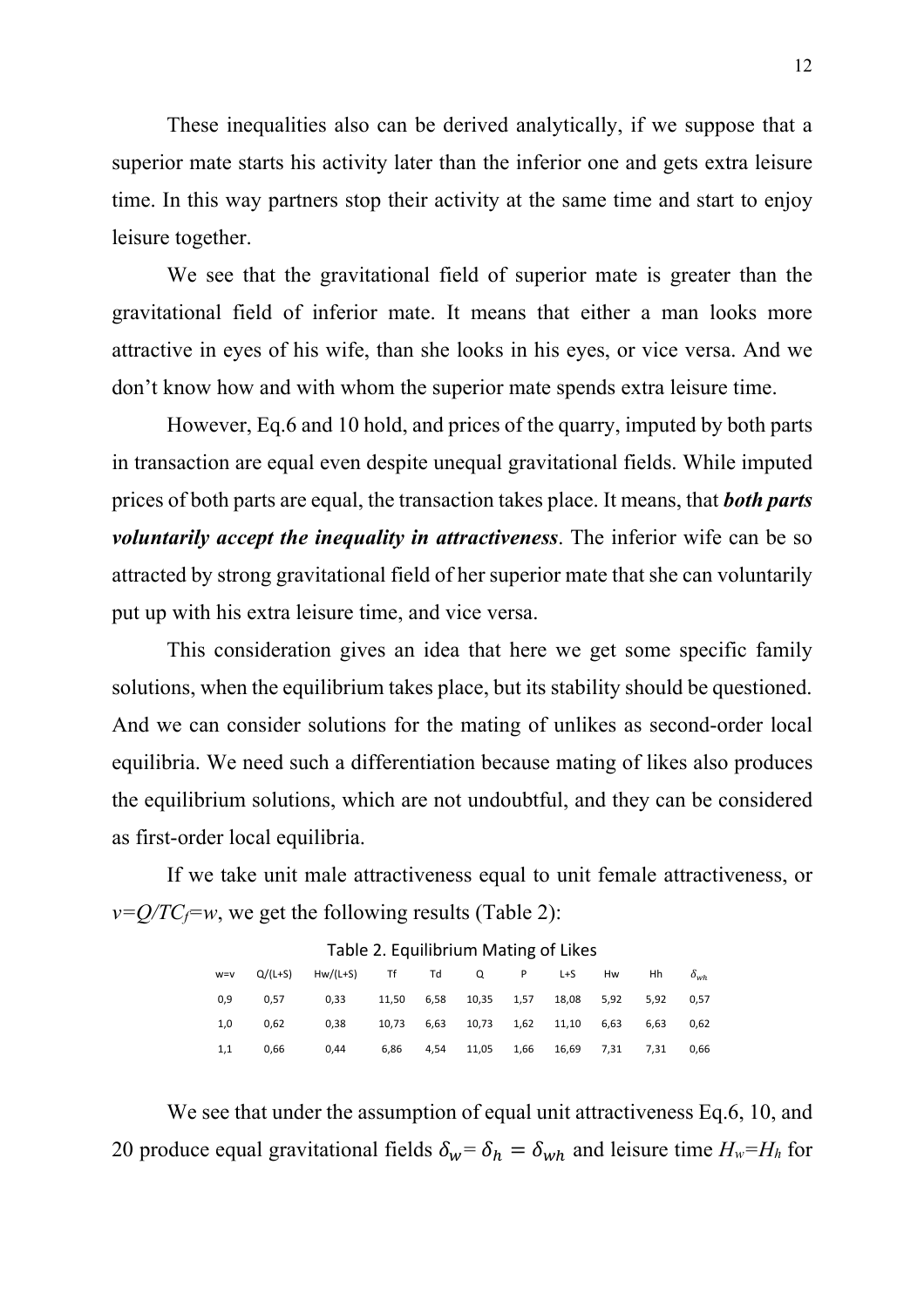both partners. In addition, if we separate utilities of mates, we get the equality of their marginal rates of substitution of leisure for consumption. The mating of likes seems to be the equilibrium solution at any level of superiority rate *v=w*:

(22) 
$$
\delta_h = \frac{Q}{T_f + T_d} = \frac{v}{P} = \delta_w = \frac{Q}{L + S} = \frac{w}{P}
$$

The mathematical confirmation of mating of likes really proves the reliability of the hunter-housewife model. And we see that this confirmation really doesn't need imputed values. However, the stability of such theoretical equilibria can also be questioned.

We see that in the inferior family  $(v=w<1)$  the men's homework  $T_d$  is greater than women's leisure  $H_w$ . It means that at home the hunter provides not only the time of housewife's leisure, but also the time for the part of women's work. In some sense, the hunter becomes not only the suppler but also the sponsor. The equilibrium holds, but the trade looks unfair. Nobody knows how long this sponsorship will continue.

The equilibrium of the superior family  $(v=w>1)$  also looks like unfair trade. Here the hunter's homework time  $T_d$  is less than leisure of his wife  $H_w$ . It means that his wife gets some leisure time by her own efforts, due to her own superior attractiveness or home productivity. Despite his superior productivity on hunting, the husband can supply only the quantity demanded, but not the leisure demanded by his attractive wife. As a result, the wife becomes less dependent from her husband.

In general, we see that gravitational fields or mutual attractiveness rises with the superiority rate  $v=w$ , but the economic interdependence of partners falls. Superior mates increase their individual utilities, but they become more independent. And real life sometimes challenges equal attractiveness.

In addition, here the risk of corner solution for superior partners we have talked about in Introduction appears. For example, very productive hunter can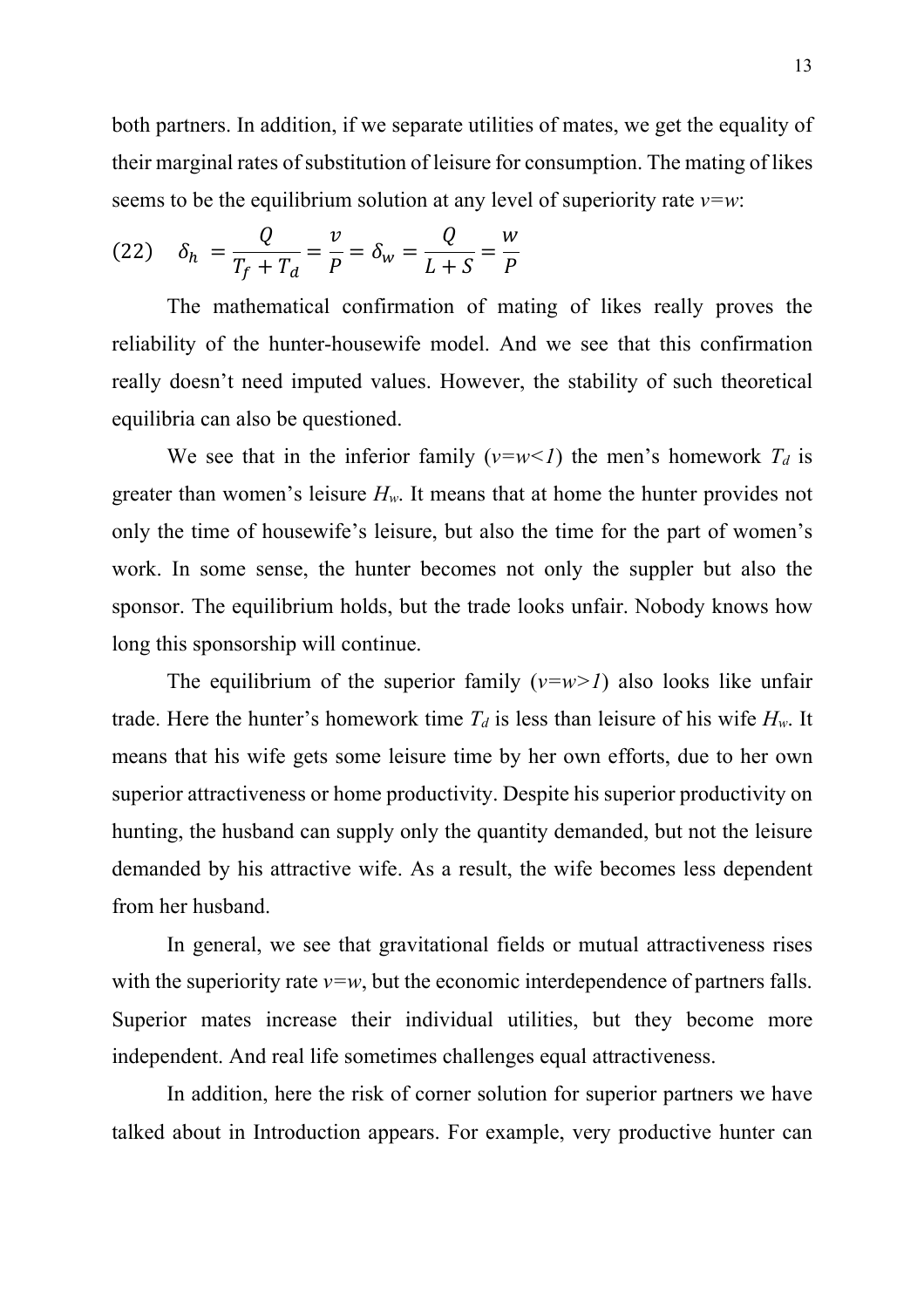marry very beautiful woman ( $v=w=2.5$ ), but at the equilibrium his time on homework becomes greater than the time on hunting, or  $T_f \leq T_d$  (Table 3):

|       | Table 3. Equilibrium Mating of Superior Likes |      |  |  |                                             |  |  |  |      |               |  |
|-------|-----------------------------------------------|------|--|--|---------------------------------------------|--|--|--|------|---------------|--|
| $W=V$ |                                               |      |  |  |                                             |  |  |  | - Hh | $\delta_{wh}$ |  |
| 2.5   | 1.16                                          | 1.34 |  |  | 4,75 5,50 11.87 2,16 10,25 13,75 13,75 1,16 |  |  |  |      |               |  |

This result can look plausible from some sentimental point of view but not from the economic one. The hunter cannot change his preferences and become a 'housewife'. If he prefers hunting, the ratio  $T_d/T_f \leq l$ ; it cannot be equalized with attractive woman's optimal choice, which produces the  $MRS_W$  (*H* for *Q*)>1. So, Eq.3 and 6 don't hold; the corner solution appears, and it destructs the family.

However, real life can smooth the corner solution. Lucky hunter spends more time in the forest; he brings quarry at the level above the quantity *Q* demanded by his wife; while there also a need in men's homework that lucky hunter cannot do because he is busy, he hires a servant; the hunter feeds the servant by extra quarry, and the servant makes men's homework. But the mathematics of hunter's choice also leaves him leisure time less than one demanded by his very attractive wife. And she begins to spend her extra leisure time with the supplier of men's homework, i.e., with the servant.

The example of mating of superior likes also exhibits the loss of mates' economic interdependence. If we separate woman's physical attractiveness from her productivity, on hides and skins, for example, and analyze this kind of mating from the modern point of view, when women have an option to work and to get money, we see that the industrious woman can stay alone. She earns enough money by her 'market work' *L*; she spends time *S* on men's 'non-market work', which is equal here to 5.50 hours; and she finally gets enough leisure of 8.25 hours. It means that even in traditional family, where industrious woman has an option to make hides and skins for her less industrious neighbors, she becomes less dependent from her husband and exhibits the unfair trade.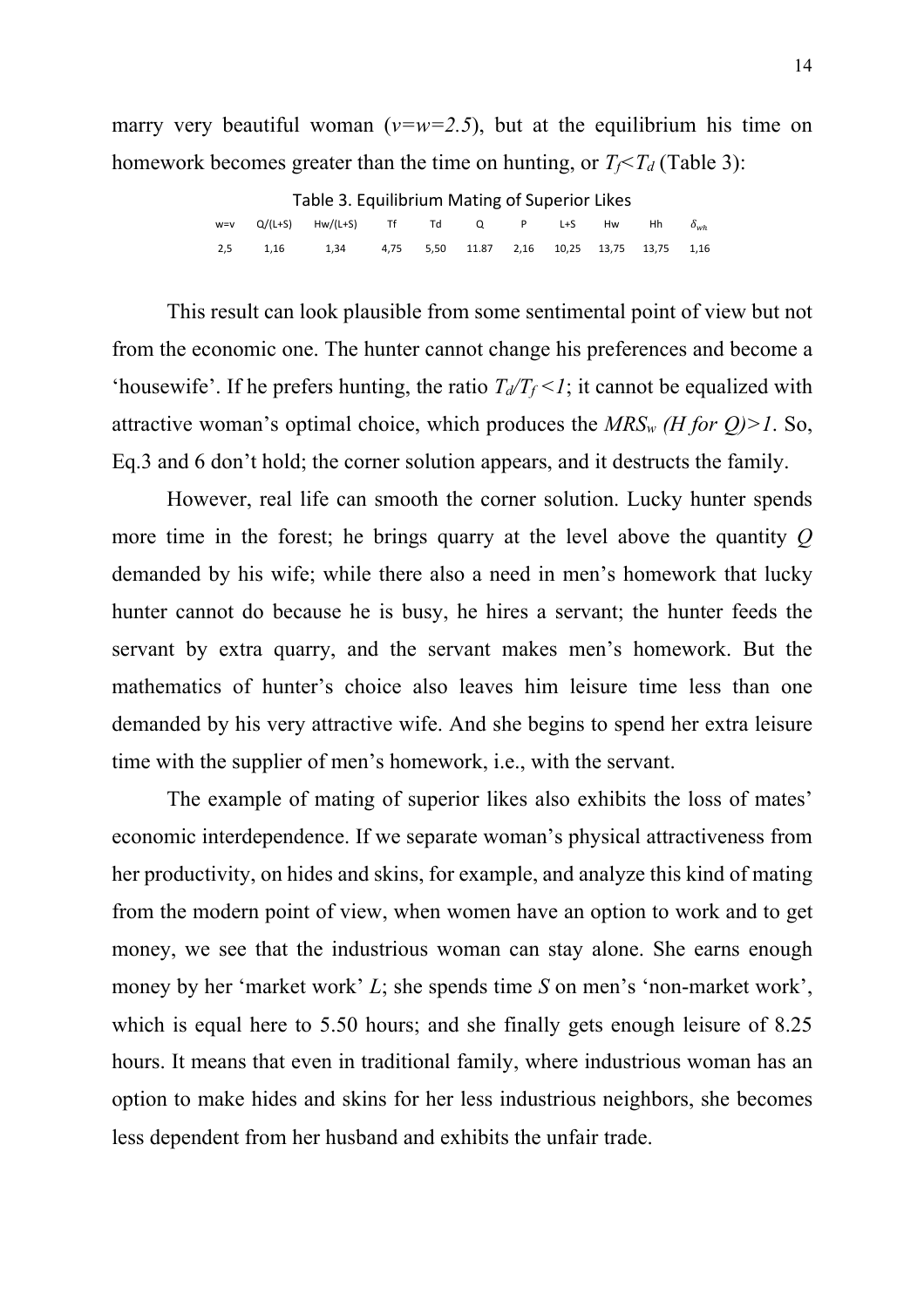However, real life usually hides this unfair trade. From the analytical point of view, inferior husband starts hunting earlier, while the superior husband starts later. But in real life the allocation of time of likes looks as follows: both man and woman start their activity at the same time; the husband comes back from hunting when his wife continues to do women's homework; the hunter starts his homework, and both mates happily finish their activity at the same time and start to enjoy leisure together. This is the way the everyday allocation of time hides the unfair trade.

There is only one mating of likes, when the trade is fair. This is the case of the ideal family.

### **Part IV. Perfect equilibrium of ideal family**

Really, one result from the set of equilibria for mating of likes produces an undoubtful solution. All equilibrium equations hold; both unit and mutual attractiveness as well as the common leisure time are equal, and the hunter really supplies for the housewife both consumption and leisure, where women's leisure time is equal to men's homework, or  $H_w = T_d$ .

This is really a fair trade, confirmed on the analytical level by the equality of marginal rates of substitution of leisure for consumption *MRS<sup>h</sup> (H for Q)= MRS<sup>w</sup> (H for Q).*

This fair trade takes place when both male and female unit attractiveness are equal to one, or *v=w=1*.

This solution has some exceptional properties. Table 2 presents round-off values, but if we calculate them more precisely, we get the following result:

(23) 
$$
\frac{T_d}{T_f} = \frac{Q}{L+S} = 0.61803398 ... = \frac{1}{\varphi} = \Phi
$$

# or *both rate of transformation of hunting into homework and the marginal rate of substitution of leisure for consumption are equal to golden ratio conjugate*.

Really, if we solve Eq.20 with respect to the value  $w=1$ , we get: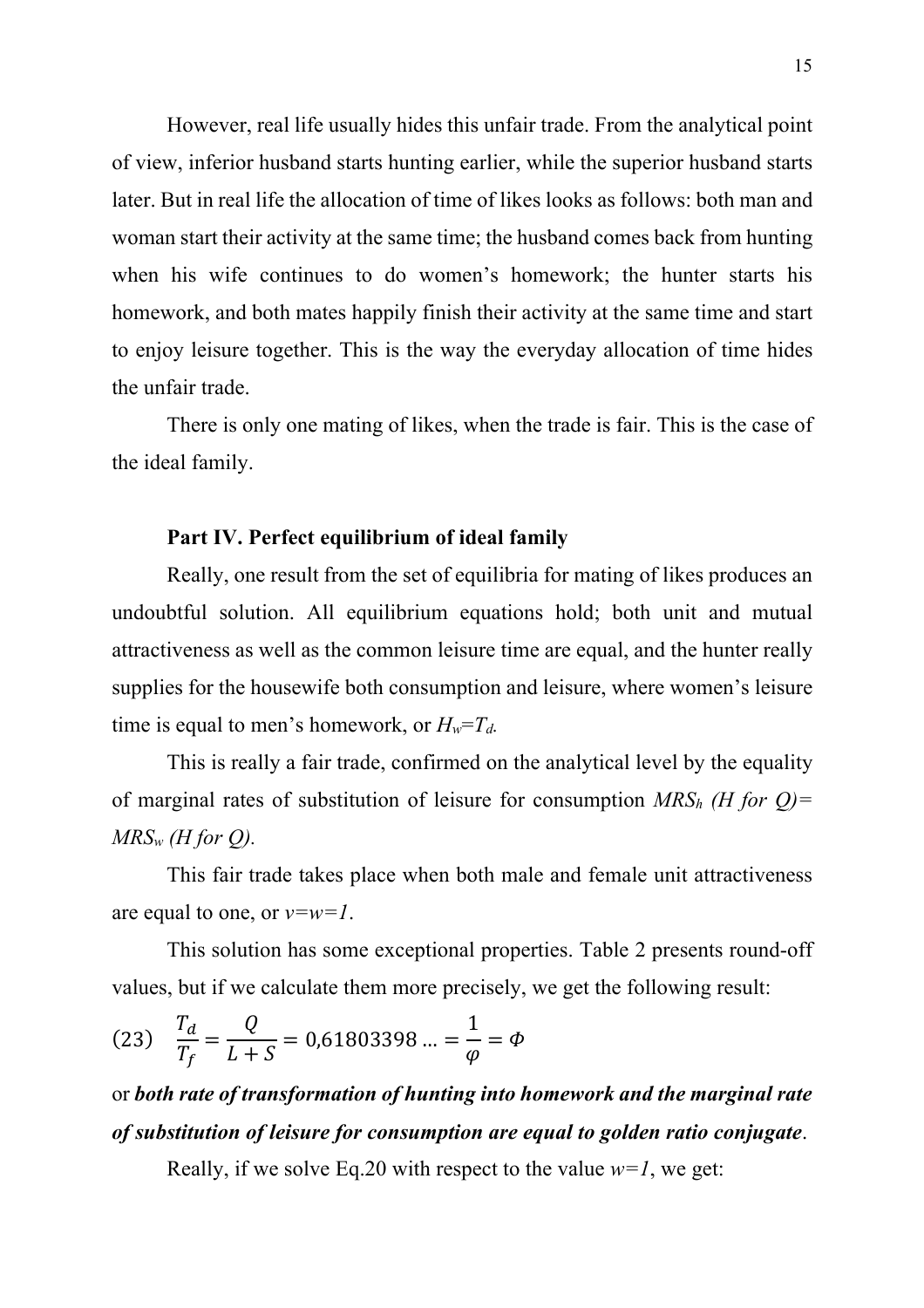(24.1) 
$$
\left(\frac{Q}{L+S}\right)^2 + \frac{Q}{L+S} - 1 = 0
$$
  
(24.2)  $\frac{Q}{L+S} = \frac{-1+\sqrt{5}}{2} = 0.61803398 ... = \frac{1}{\varphi} = \Phi$ 

Golden ratio immediately equalizes mates' marginal rates of substitution of leisure for consumption, i.e., their gravitational fields, with respect to the value *v=1*:

$$
(25.1) \quad MRS_h(H \text{ for } Q) = \frac{Q}{T_f + T_d} = \frac{Q}{T_f} \frac{1}{1 + \frac{T_d}{T_f}} = \nu \frac{1}{1 + \frac{T_d}{T_f}} = \frac{1}{1 + \frac{T_d}{T_f}}
$$

(25.2) 
$$
MRS_h(H \text{ for } Q) = \frac{Q}{T_f + T_d} = \frac{1}{1 + \frac{T_d}{T_f}} = \frac{1}{1 + \Phi} = \frac{1}{\varphi} = \Phi
$$

$$
(25.3) \quad \delta_h = \frac{Q}{T_f + T_d} = MRS_h(H \text{ for } Q) = \delta_w = \frac{Q}{L+S} = MRS_w(H \text{ for } Q)
$$

In addition, the relative price  $P$  of the unit of consumption of quarry becomes equal to golden ratio itself and really becomes an equilibrium price *P<sup>e</sup>* with respect to female equilibrium attractiveness *we*:

(26) 
$$
MRS_w (H \text{ for } Q) = \frac{Q}{L+S} = \frac{w_e}{P} = \frac{1}{P} = \Phi \rightarrow P_e = 1,61803398 \dots = \varphi
$$

These magic values only strengthen the perfect allocation of time in the family under unit  $v=w=1$  assumption. But this assumption doesn't come from nowhere. We started the discussion by the assumption that in marriage markets the equilibrium female attractiveness exists, and it corresponds to zero values of both dowry and bride price. The same happens with the male attractiveness. Here we can address to Adam Smith's idea about values of profits, rent, and wages, which were natural for some local markets (Smith 2000). Hunter's attractiveness can also be presented by some natural or common value of a local marriage market. For example, a community can evaluate hunter's skills as natural by three partridges per day. While the *v* value of male attractiveness like the female attractiveness is the relative value, we can take three partridges per day as the unit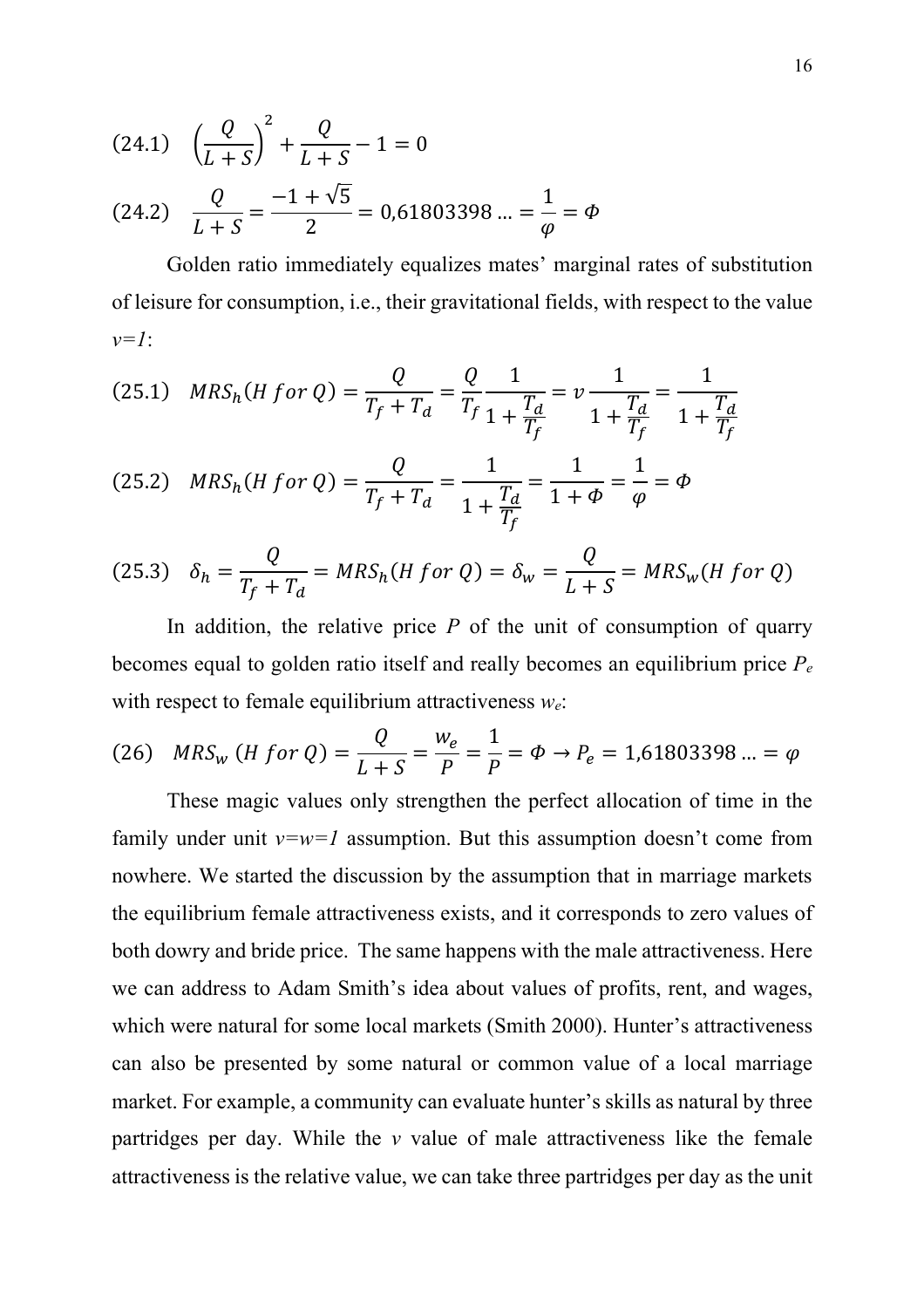attractiveness  $v=1$ . So, the hunter, who brings four partridges, gets the unit attractiveness  $v=1.33$ , and the hunter, who brings only two partridges, gets the unit attractiveness *v=0.66*.

These considerations give an idea that the  $v=w=1=w_e=v_e$  assumption produces the perfect equilibrium solution, or the ideal family. And allocation of time in the ideal family for both mates is described by exceptional properties of golden ratio:

(27.1) 
$$
\frac{T_d}{T_f} = \frac{1}{\varphi} = \varphi = \varphi - 1
$$
  
(27.2) 
$$
\frac{H_w}{L+S} = \varphi^2; \frac{L+S}{H_w} = \varphi^2 = \varphi + 1
$$

#### **Part V. Ideal family as a means of survival**

However, the ideal family doesn't represent the 'Valley of Eden' despite its divine proportions. It leaves for mates only 6 hours and 40 minutes of leisure. Of course, spouses spend much more time together, when they are doing the homework, which gives them another 6 hours and 40 minutes. But for all other common activities, including eating, sleeping, and mutual care, they get only the same 6 hours and 40 minutes.

This result looks absurdly from the point of view of modern trends in the allocation of time. But it is not so from the point of view of preindustrial societies.

Recent applied studies of the sleeping habits in preindustrial societies in Tanzania, Namibia, and Bolivia discovered similar sleep parameters with average duration of 5.7-7.1 hours. There people go to sleep after sunset and awaken before sunrise (Yetish et al 2015). The same sleeping habits were discovered by historical studies for times just before the industrial revolution in France and in England (Ekirch 2001, 2021, Garnier 2013). Moreover, these studies also discovered a 'broken sleep', when mates awakened in midnight for some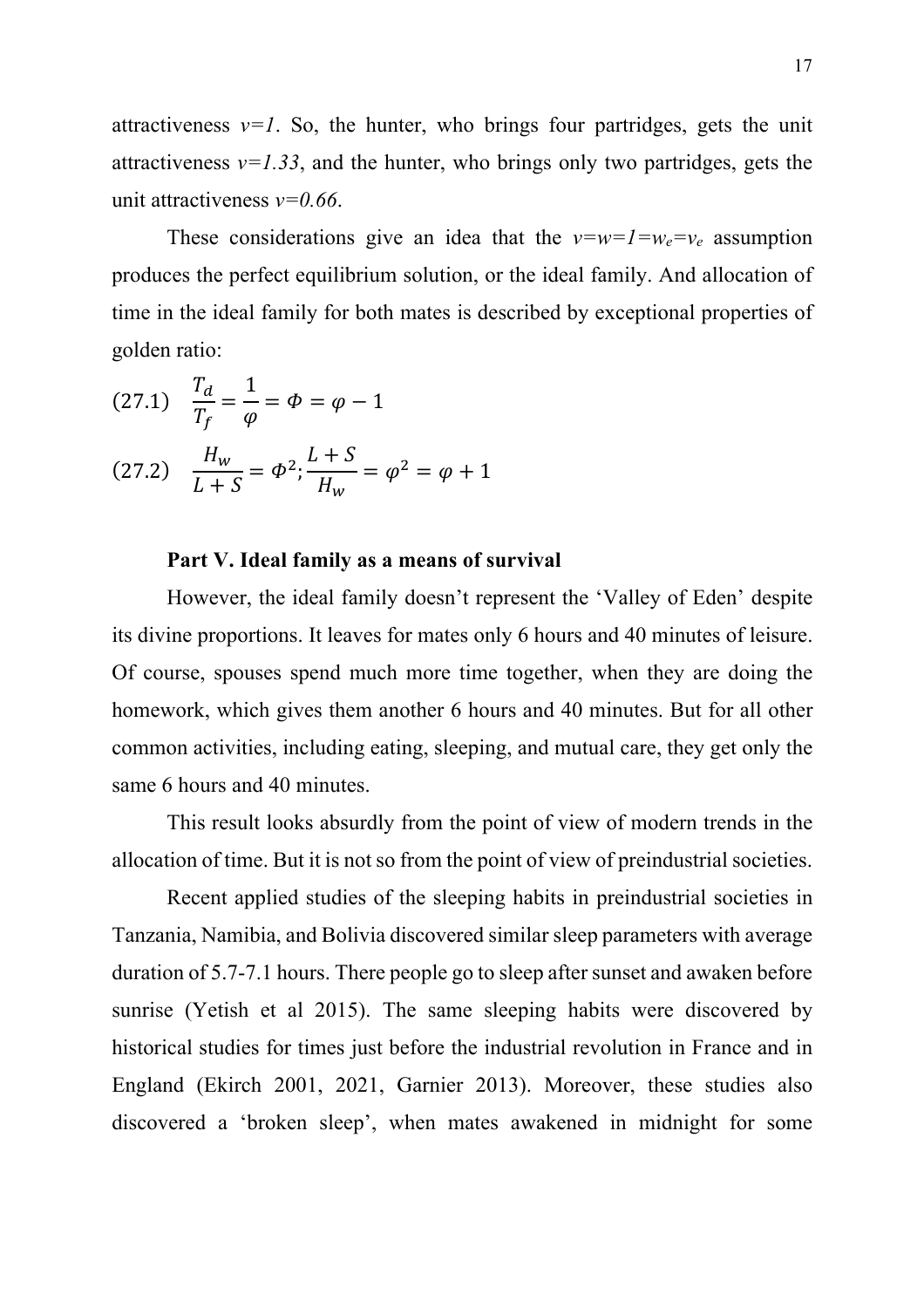household activities, praying, and making love, because at that time it was a strong belief that children conceived at midnight would grow healthier.

These results give an idea that in preindustrial societies the family with its division of labor really played the role of a means of survival. And golden ratio proportions exhibited the parameters of the survival. The model of ideal family gets features of economic viability. Leisure time was limited by vital need in sleeping hours.<sup>3</sup> It is interesting, that modern society sometimes follows this need. For example, the mean total sleeping time in France, measured in 2017, was equal to 6 hours and 42 minutes in a week and 7 hours and 26 minutes in holidays (Léger et al 2019).

## **Part VI. Ideal family today**

The hypothesis of the ideal family as a means of survival enables the understanding of the difference between golden ratio proportions and modern trends in the allocation of time.

Today the society limits working time by 48 hours a week on average. It looks like modern society itself, without help of golden ratio, determines a feasible working time. But the ideal family implicitly takes part in this allocation of time.

Here the difference between economic feasibility and economic viability appears. Let's take 48 hours a week as the given amount of time on hunting, which becomes a 'market work'. The model of ideal family  $(v=w=1)$  transforms 6.86 hours a day on 'market work' into 4.24 hours for men's 'non-market work' (Table 4):

Table 4. Feasibility vs Economic Viability in Mating of Likes w=v Q/(L+S) Hw/(L+S) Tf Td Q P L+S Hw T Hh  $\delta_{wh}$  AddH Htotal

<sup>&</sup>lt;sup>3</sup> The optics of vital needs can also explain the quantity of quarry, consumed by the ideal family. Here we can use a specific Big Mac Index. The value 10.73 can represent the quantity of consumption units. The daily intake for a young male who leads an active lifestyle is equal to 3200 kcal and for an active female to 2400 kcal. If we divide the vitally needed total of 5600 kcal by 10.73, we approximately get 522 kcal, which are close to the mean of 504- 550 caloric value of one Big Mac. To meet vital needs of the family, the hunter should get 10.73 'Big Macs' of the quarry (S.M.)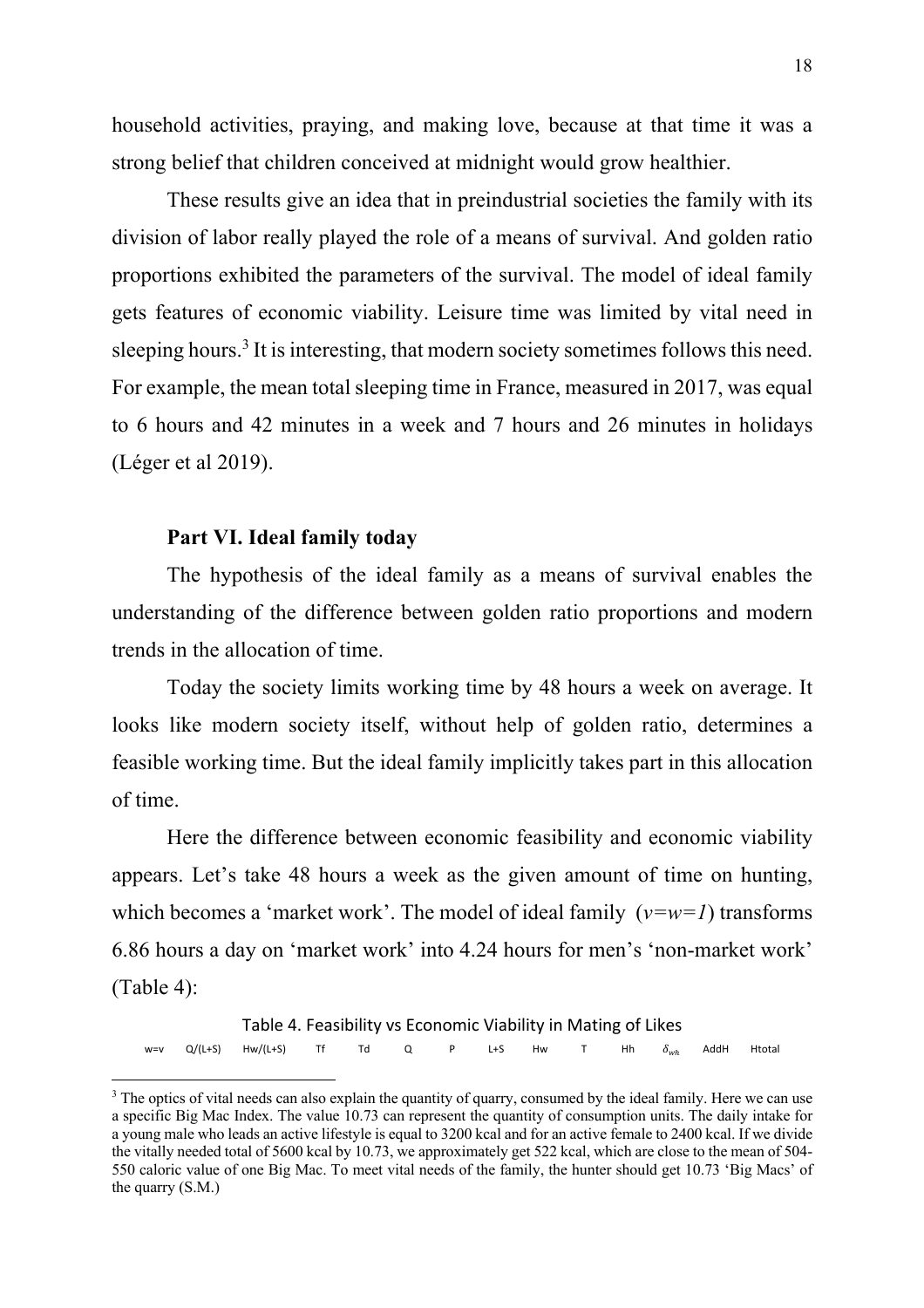| 0,9 | 0,57 0,33 6,86 3,92 6,17 1,57 10,78 3,53 14,31 3,53 0,57 9,69           |  |  |  |  |  | 13,22 |
|-----|-------------------------------------------------------------------------|--|--|--|--|--|-------|
|     | 1,0 0,62 0,38 6,86 4,24 6,86 1,62 11,10 4,24 15,33 4,24 0,62 8,67 12,90 |  |  |  |  |  |       |
|     | 1,1 0,66 0,44 6,86 4,54 7,54 1,66 11,40 4,99 16,39 4,99 0,66 7,61 12,60 |  |  |  |  |  |       |

As a result, both mates get the same amount of 4.24 hours for common leisure. But in total, with 'market work' and 'non-market work' this common leisure gives the 15.33-hours' time horizon *T*. In the original 'labor-searchleisure' model, which serves as the basis for the analysis of family, the time horizon is determined like the time until next purchase (Malakhov 2021a,b). Here this assumption means, that in preindustrial society the man should start hunting again after 15.33 hours. It gives us the level of economic viability. But when the society takes 6.86 working hours as economically feasible living standard for 24 hours, both mates get 8.67 hours of additional time *AddH* over the requirements of the ideal family. They can use this additional time in different ways – for gardening, childcare, playing cards, etc. But they can also spend this time together and get the total 12.90-hours' leisure time, which corresponds to modern trends in the allocation of time (Aguiar and Hurst 2007).

These results provide the answer to the question how hunter-housewife ideal family manifests itself in modern family when both mates are working.

The solution is very simple. We take a family of two 'hunters'; a mate plays the role of a 'hunter' with respect to his quarry and at the same time he plays the implicit role of a 'housewife' with respect to the quarry from the counterpart.

Here we don't know the allocation housewife's time because the housewife's role is implicit. But its preferences are considered (Table 5):

| $V = W$ | Τf   | Q    | $Q/(Tf+Td)$ | Td   | н     |      | Qtotal | $o_{wh}$ |
|---------|------|------|-------------|------|-------|------|--------|----------|
| 0,90    | 6,86 | 6,17 | 0,57        | 3,92 | 13,22 | 1,57 | 12,34  | 0,57     |
| 1,00    | 6,86 | 6,86 | 0,62        | 4,24 | 12,90 | 1,62 | 13,71  | 0,62     |
| 1,10    | 6,86 | 7,54 | 0,66        | 4,54 | 12,60 | 1,66 | 15,09  | 0,66     |

#### Table 5. Allocation of Time for Two Hunters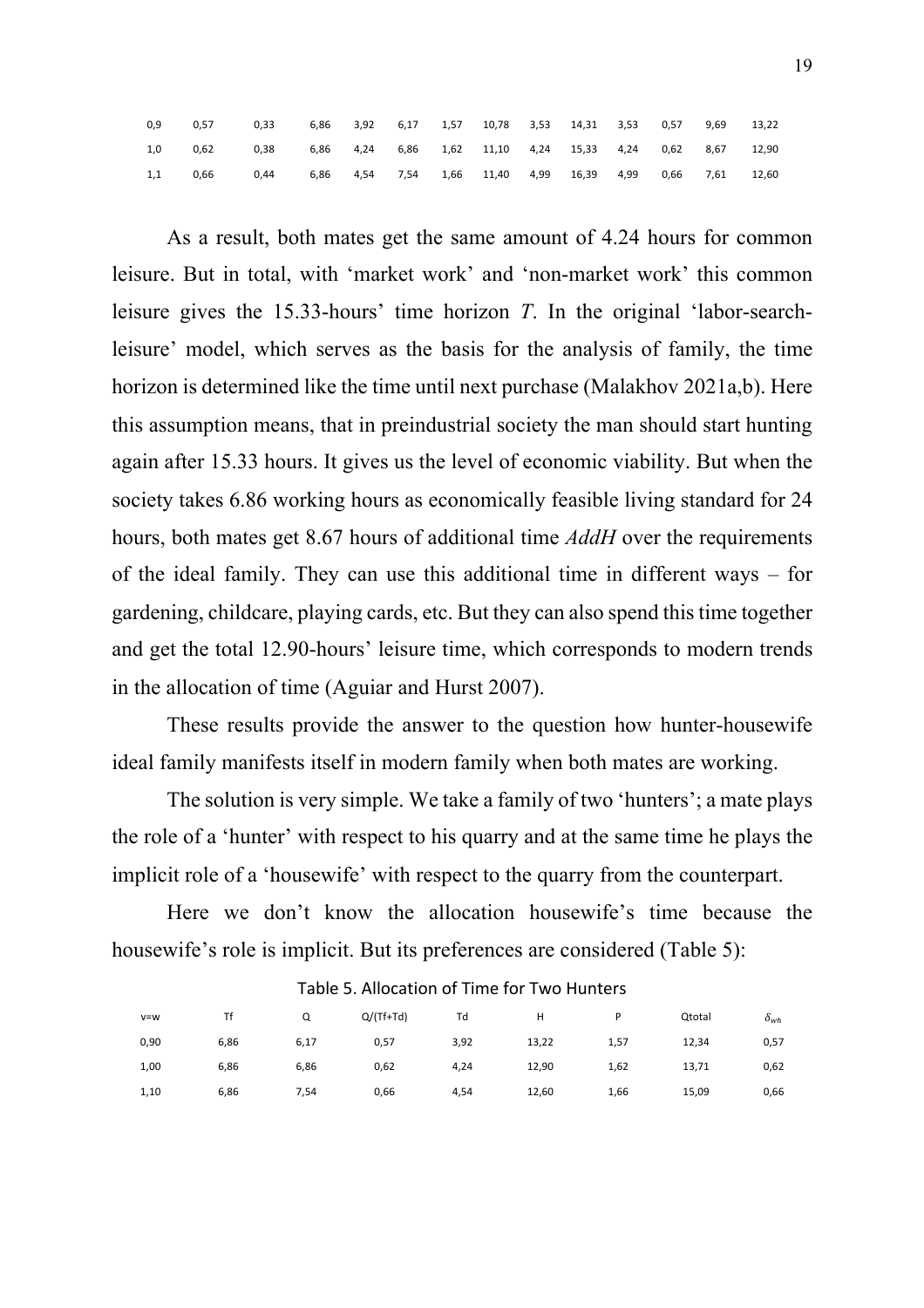Both mates spend 6.86 hours on 'market work' and produce the 'quarry' with respect to their equal productivity. So, the total quarry *Qtotal* is doubled, but not the price. Then, Eq. 22 tells us that for the mating of likes partner's marginal rates of substitution of leisure for consumption, i.e., gravitational fields  $\delta_{wh}$ , are equal. We substitute  $Q(L+S)$  value by  $Q/(T_f+T_d)$  value in in quadratic equation from Eq. 20 and get the  $Q/(T_f+T_d)$  value with respect to equal productivity  $v=w$ . It gives us for every mate the value  $T_d$  of 'non-market work', his/her total working time  $(T_f+T_d)$ , and leisure time *H* within 24 hours' time horizon.

We see that for the doubled 'quarry' the allocation of time stays the same as in Table 4. Working 6.86 hours a day, both spouses spend in ideal family 4.24 hours on 'non-market work' and get 12.90 hours of leisure time that can be spent either on pleasurable non-market work, i.e., some dual activity like gardening and pets' care (Aguiar and Hurst 2007), or on leisure itself. However, the economics of ideal family 'washes its hands' at the viable 15.33 hours' time horizon, leaving 8.67 hours of additional leisure to psychology and family science.

#### **Concluding remarks**

The paper provides the analytical tool for deeper understanding of classical Beckerian mating of both likes and unlikes (Becker 1991). The mathematical equality of leisure time for mating of likes proves the reliability of the hunterhousewife model. Despite its static nature, the model discovers unequal allocation of time even in local equilibrium exchange that can show up in dynamics and ruin the family. It also gives us the understanding that in the modern family there are some inner limits of economic viability. In general, this idea corresponds to the economic self-sufficiency, or the ability of individuals and families to meet their basic needs. However, the limits imposed by the model of ideal family on the allocation of time don't match to the modern understanding of basic needs, which include today needs in utilities, transportation, social security, and even tax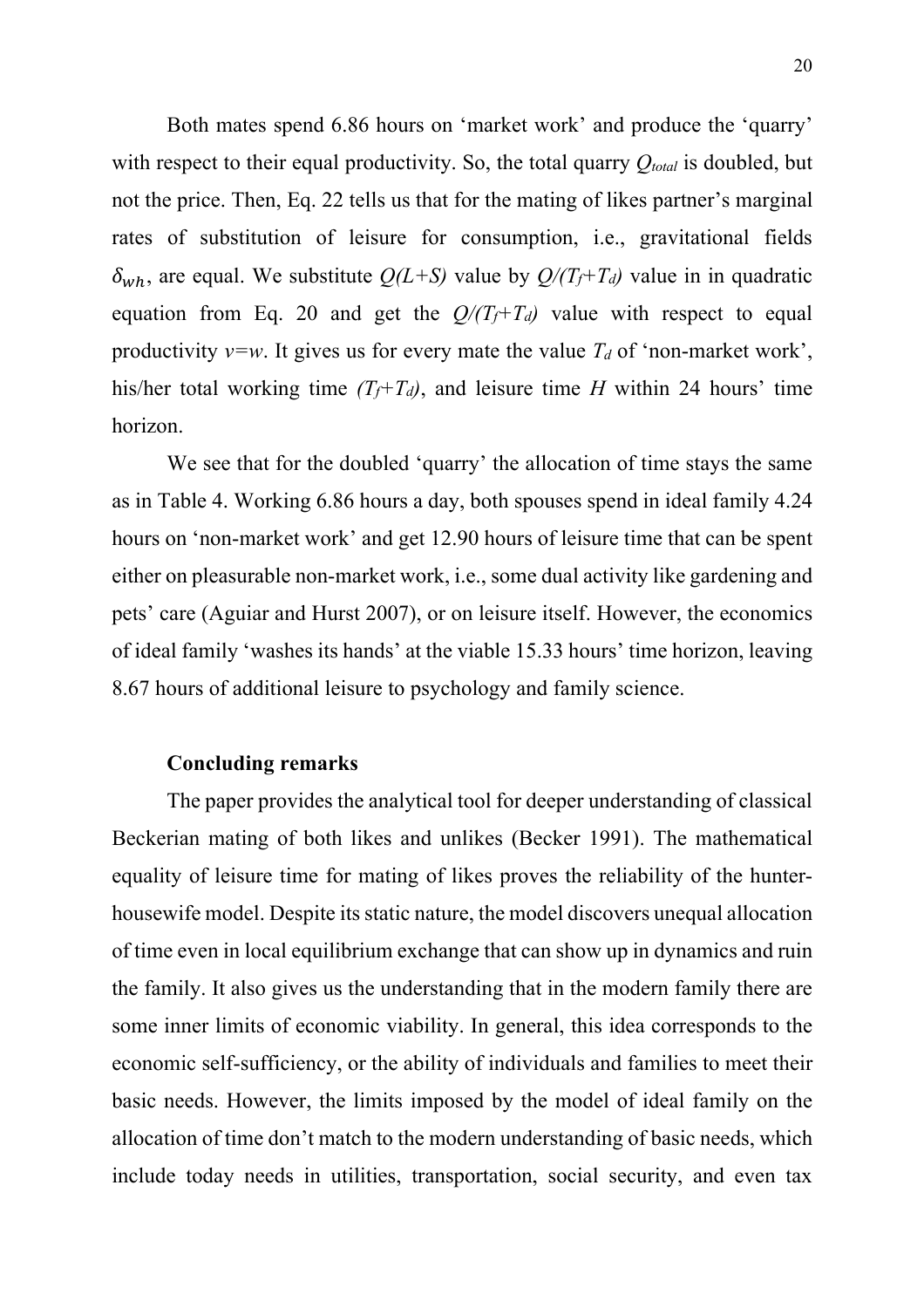obligations. The model of ideal family discovers the vital need in leisure time and reduces it to sleeping hours. This approach is confirmed by historical and applied studies and sometimes by actual statistics. The model of ideal family also accepts rules of social game people are playing today and leaves them enough freedom to meet needs with respect to modern understanding of leisure.

## **References**

Aguiar, M., and Hurst, E. (2007) 'Measuring Trends in Leisure: The Allocation of Time Over Five Decades' *Quarterly Journal of Economics*, 122 (3), 969-1006.

Becker, G. (1991) 'A Treatise on the Family', Harvard University Press, 424 p.

Ekirch, R.A. (2001) 'Sleep We Have Lost: pre-industrial slumber in the British Isles', *The American Historical Review*, 106 (2), 343-386.

Ekirch, R.A. (2021) *'*La Grande Transformation du Sommeil : comment la révolution industrielle a bouleversé nos nuits'*.* Amsterdam, 196 p.

Garnier, G. (2013) 'L'oublie des peines : une histoire du sommeil (1700- 1850)' Presses universitaires de Rennes, 420 p.

Léger, D., Richard, J.-P. Vaux, S., Guinard, R. (2019) 'Le Temps de Sommeil en France', BEH, 8-9, 12 mars.

Malakhov, S. (2021a) 'Force of Invisible Hand, Labor, and Just Price: basic principles of sorting and matching under wage and price dispersion.' *Journal of Institutional Studies*, 13,1,37-59.